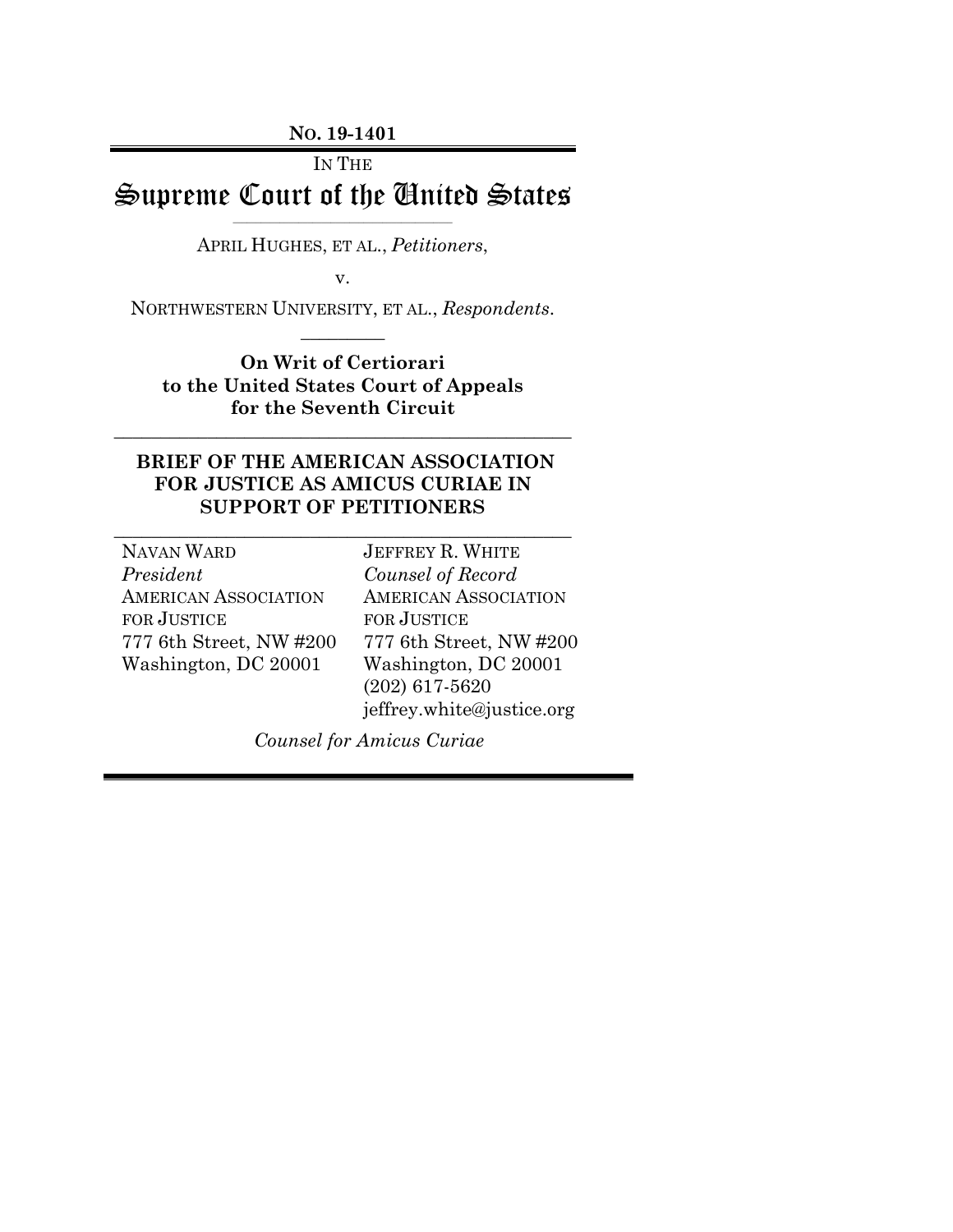## **TABLE OF CONTENTS**

<span id="page-1-0"></span>

| <b>INTEREST OF AMICUS CURIAE 1</b>                                                                                                                                                 |
|------------------------------------------------------------------------------------------------------------------------------------------------------------------------------------|
|                                                                                                                                                                                    |
|                                                                                                                                                                                    |
| I. IMPOSING A "MORE LIKELY" PLEADING<br>STANDARD IS INCONSISTENT WITH<br>THIS COURT'S "PLAUSIBILITY"<br><b>STANDARD AND WITH THE</b><br>PROTECTIVE PURPOSE OF ERISA 5              |
| A. The Proposed "More Likely" Standard Is Not<br>Consistent With This Court's Plausibility                                                                                         |
| B. Congress Enacted ERISA To Require Plan<br>Administrators To Meet High Standards of<br>Skill, Prudence, and Diligence in the Sole<br>Interest of Participants and Beneficiaries9 |
| <b>II. PLAINTIFFS PLAUSIBLY ALLEGED</b><br>THAT THE NORTHWESTERN PLAN<br><b>ADMINISTRATORS BREACHED THEIR</b><br>FIDUCIARY DUTIES TO PARTICIPANTS                                  |
| Plaintiffs Alleged Specific Facts Giving Rise<br>А.<br>To Plausible Inferences of Breach of                                                                                        |
| 1. Excessive administrative fees for                                                                                                                                               |
| 2. Excessive management fees for individual<br>investment offerings 14                                                                                                             |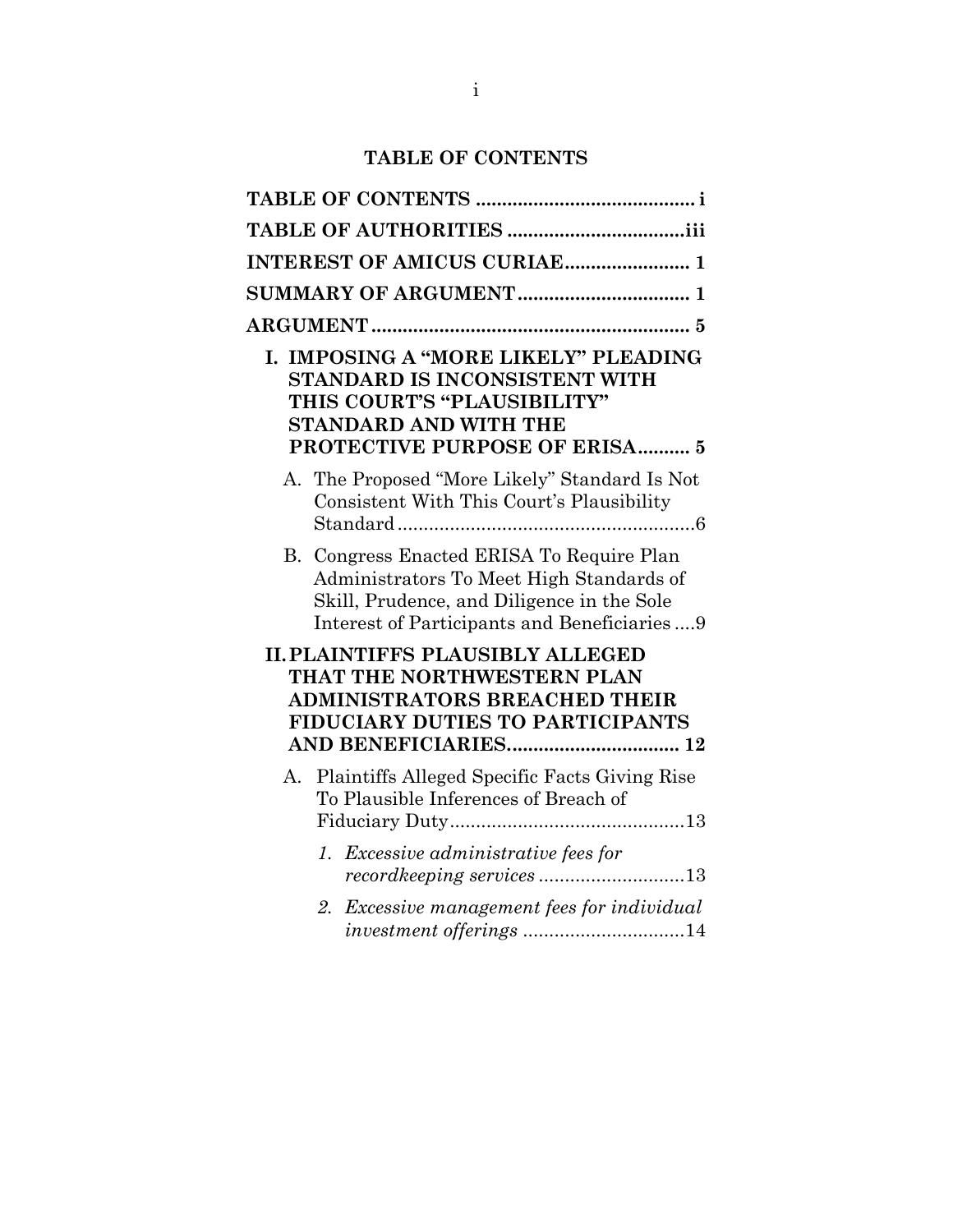| 3. Plan structure with costly and confusing<br>number of investment options 15                                                                                       |
|----------------------------------------------------------------------------------------------------------------------------------------------------------------------|
| B. The Lower Court Did Not Find the<br>Complaint Deficient in Factual Pleading<br>but Legally Deficient Based on the<br>Court's Lenient View of the Duties           |
| 1. Breach of duty regarding                                                                                                                                          |
| 2. Breach of duty regarding management<br>fees of certain investment options 17                                                                                      |
| 3. Breach of duty regarding the number                                                                                                                               |
| <b>III. THIS COURT SHOULD NOT ADOPT</b><br>THE HEIGHTENED PLEADING<br><b>STANDARD ADVOCATED BY THE</b>                                                               |
|                                                                                                                                                                      |
| A. The "More Likely" Standard Is Inconsistent<br>with the Principle that Courts Must Assume<br>the Truth of Pleaded Facts and Construe<br>them Most Favorably To the |
| B. The "More Likely" Standard Is<br>Inconsistent with Other Civil Rules. 21                                                                                          |
| C. The "More Likely" Standard Is Not<br>Appropriate for Assessing the Sufficiency<br>of Pleadings Prior to Discovery24                                               |
| D. Arguments for Adoption of a More Stringent<br>Pleading Standard Are More<br>Appropriately Addressed to Congress. 25                                               |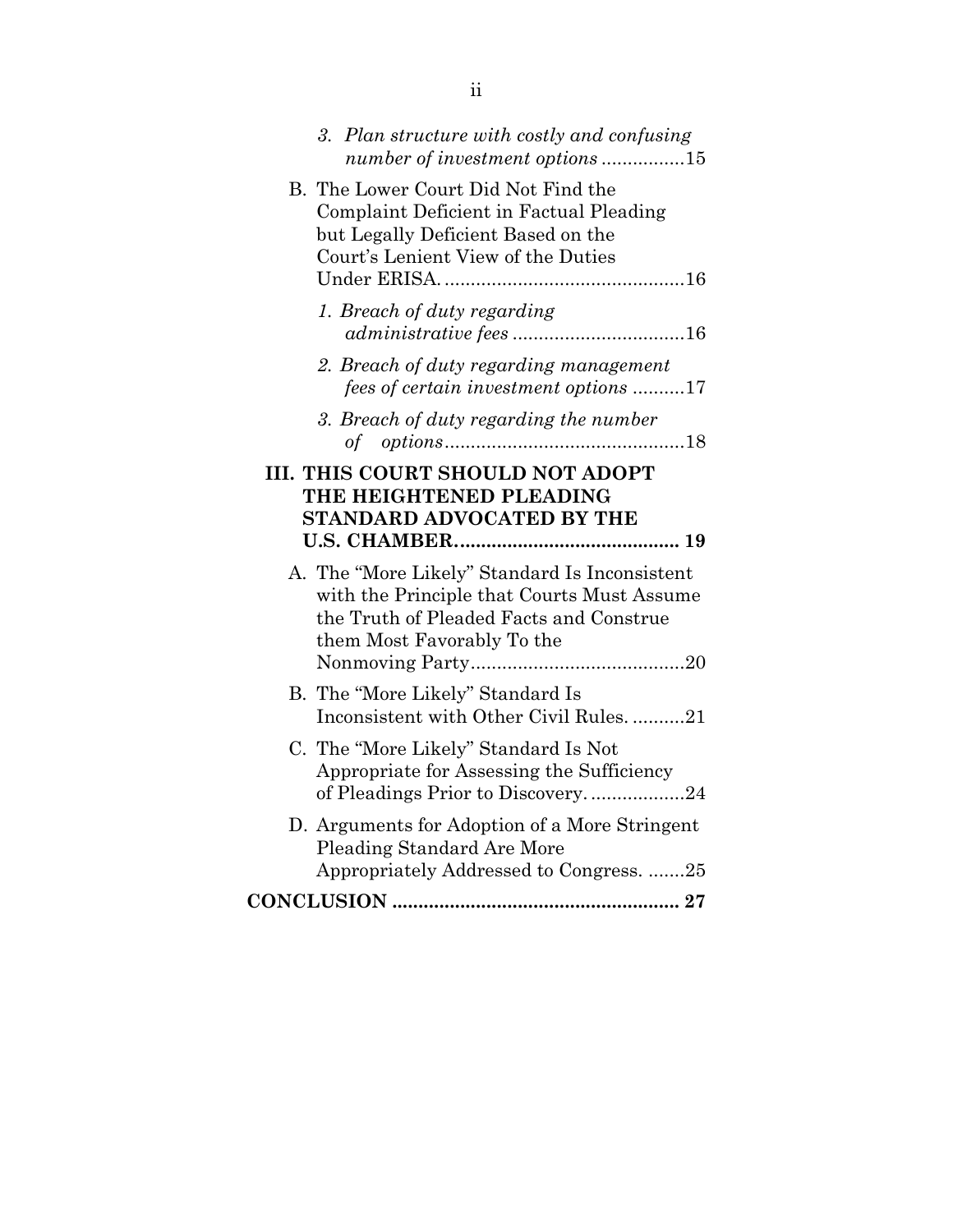## **TABLE OF AUTHORITIES**

<span id="page-3-0"></span>

*Halliburton Co. v. Erica P. John Fund, Inc.*,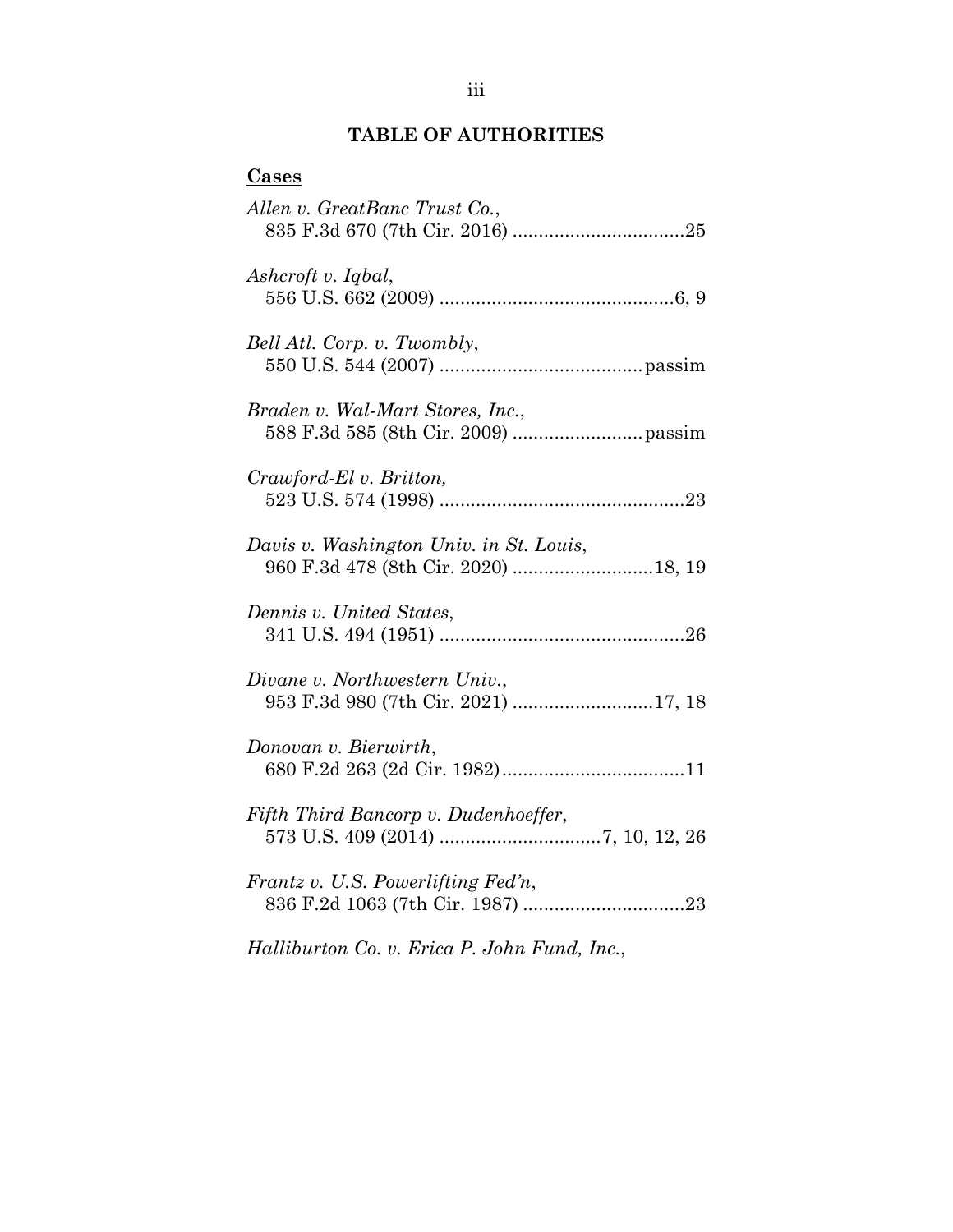| Jander v. Ret. Plans Comm. of IBM,                                                                                                               |
|--------------------------------------------------------------------------------------------------------------------------------------------------|
| Leatherman v. Tarrant Cnty. Narcotics Intelligence<br>& Coordination Unit, 507 U.S. 163 (1993) 22, 23                                            |
| Matrixx Initiatives, Inc. v. Siracusano,                                                                                                         |
| Matsushita Elec. Indus. Co. v. Zenith Radio                                                                                                      |
| Mertens v. Hewitt Assocs.,                                                                                                                       |
| Pension Ben. Guar. Corp. ex rel. St. Vincent Cath.<br>Med. Centers Ret. Plan v. Morgan Stanley Inv.<br>Mgmt. Inc., 712 F.3d 705 (2d Cir. 2013)25 |
| Pfeil v. State St. Bank & Trust Co.,                                                                                                             |
| Rotella v. Wood,                                                                                                                                 |
| Sacerdote v. New York Univ., No. 18-2707-cv,<br>2021 WL 3610355 (2d Cir., Aug. 16, 2021)18                                                       |
| Sweda v. Univ. of Pennsylvania,                                                                                                                  |
| Swierkiewicz v. Sorema N. A.,<br>Tellabs, Inc. v. Makor Issues & Rts., Ltd.,                                                                     |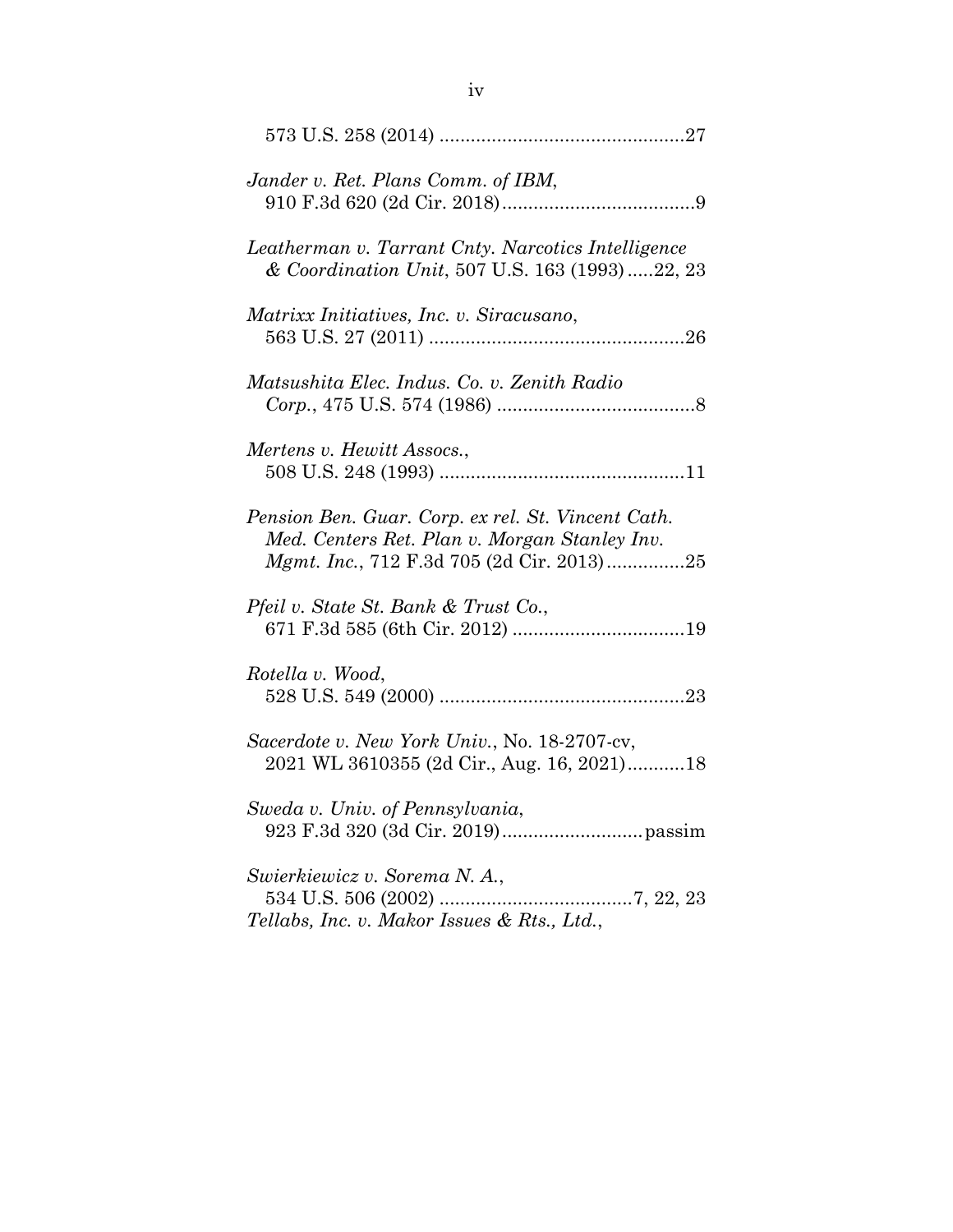| Tibble v. Edison Int'l.<br>843 F.3d 1187 (9th Cir. 2016) 18, 19 |
|-----------------------------------------------------------------|
| Tussey v. ABB, Inc.,                                            |
| Varity Corp. v. Howe,                                           |
| <b>Statutes &amp; Rules</b>                                     |
| Employee Retirement Income Security Act of 1974,                |
|                                                                 |
|                                                                 |
|                                                                 |
|                                                                 |
| Private Securities Litigation Reform Act of 1995,               |
| Rules Enabling Act, 8 U.S.C. §§ 2072-207324                     |
| <b>Other Authorities</b>                                        |

| Robert G. Bone, Plausibility Pleading Revisited and |  |
|-----------------------------------------------------|--|
| <i>Revised: A Comment on Ashcroft v. Iqbal,</i>     |  |
|                                                     |  |

Robert G. Bone, *The Process of Making Process: Court Rulemaking, Democratic Legitimacy, and Procedural Efficacy*, 87 Geo. L. J. 887 (1999).......24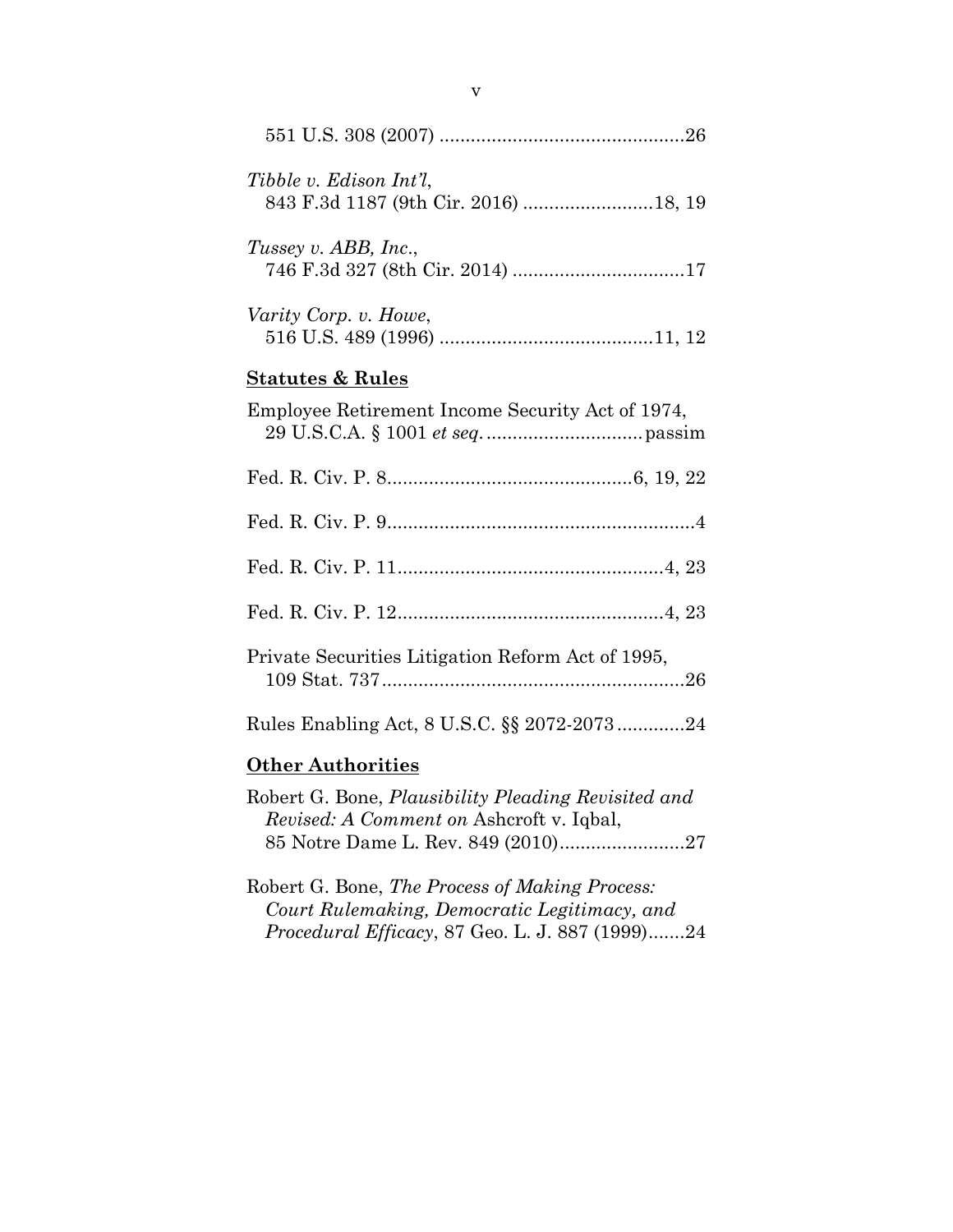| Brief for the Chamber of Commerce of the United<br><b>States of America and the American Benefits</b><br>Council as Amici Curiae in Support of Appellees,<br>Divane v. Northwestern Univ., No. 18-2569   |
|----------------------------------------------------------------------------------------------------------------------------------------------------------------------------------------------------------|
| Brief for the Chamber of Commerce of the United<br><b>States of America and the American Benefits</b><br>Council as Amici Curiae in Support of Appellees,<br>Sweda v. Univ. of Pennsylvania, No. 17-3244 |
| Brief for the Chamber of Commerce of the United<br>States of America and the American Benefits<br>Council, White v. Chevron Corp., No. 17-16208                                                          |
| Michael S. Gordon, Overview: Why Was ERISA<br>Enacted?, in U.S. Senate Special Comm. on Aging,<br>98th Cong., The Employee Retirement Income<br>Security Act of 1974: The First Decade                   |
|                                                                                                                                                                                                          |
| H.R. Rep. No. 93-533, at 9 (1974), reprinted in                                                                                                                                                          |
| Restatement (Third) of Trusts § 9017                                                                                                                                                                     |
| James A. Wooten, "The Most Glorious Story of<br>Failure in the Business": The Studebaker-Packard<br>Corporation and the Origins of ERISA, 49 Buff. L.                                                    |

Rev. 683 (2001) ......................................................10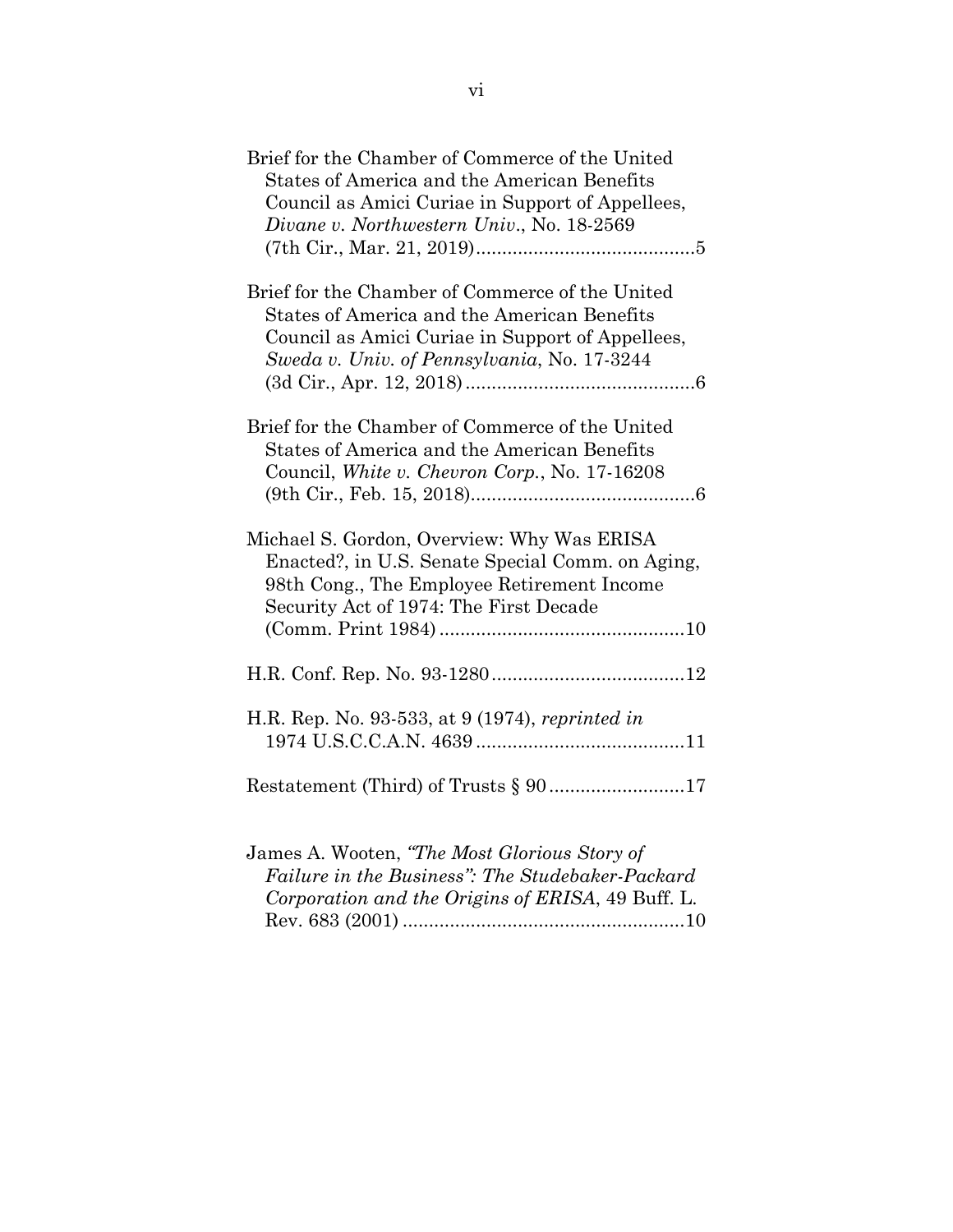5B Wright And Miller, "Motions to Dismiss— Practice Under Rule 12(b)(6)," Federal Practice and Procedure Civil § 1357 (3d ed.)......................20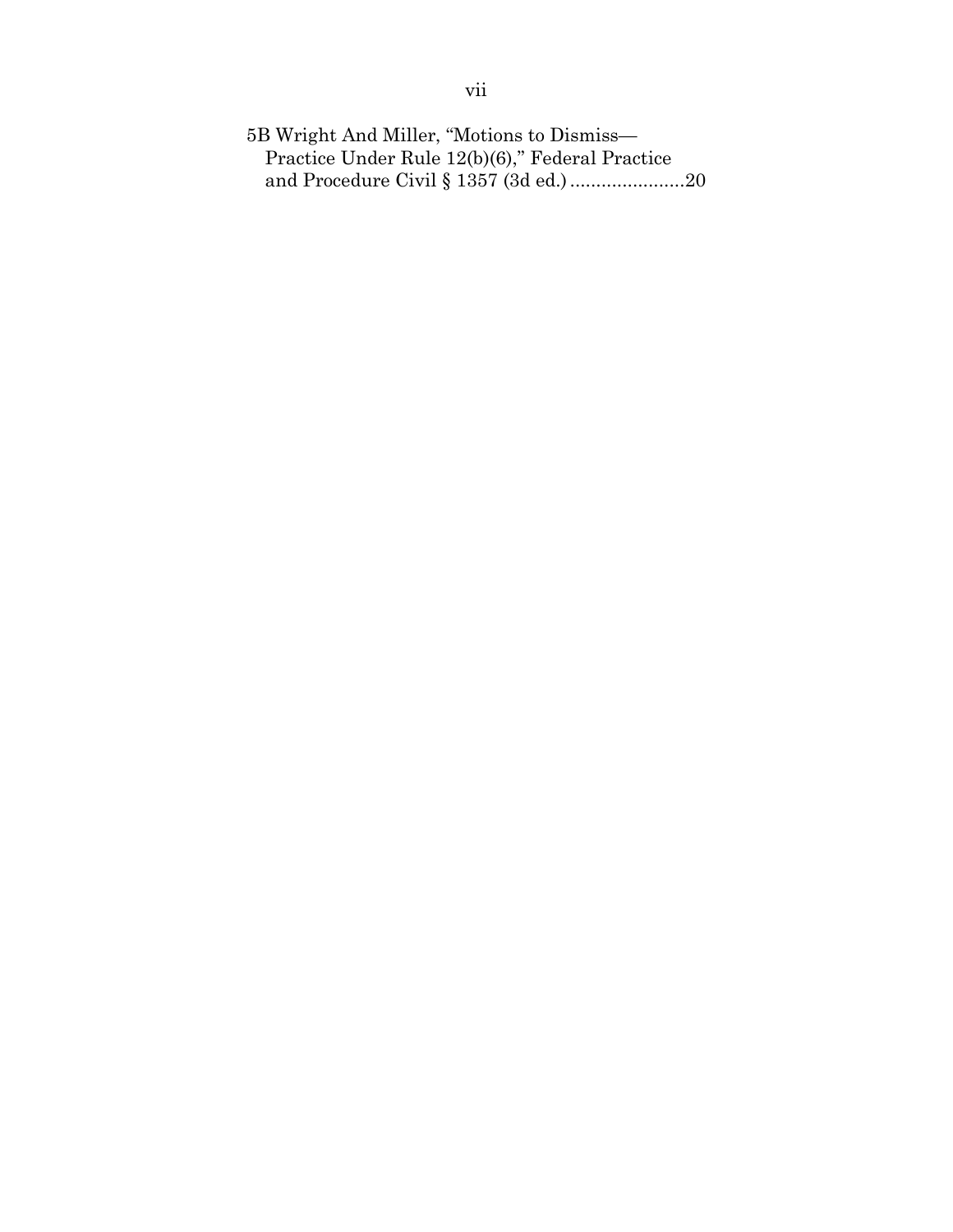#### **INTEREST OF AMICUS CURIAE[1](#page-8-2)**

<span id="page-8-0"></span>The American Association for Justice (AAJ) is a national, voluntary bar association founded in 1946 to strengthen the civil justice system, preserve the right to trial by jury, and protect access to the courts for those who have been wrongfully injured. With members in the United States, Canada, and abroad, AAJ is the world's largest plaintiff trial bar. AAJ's members primarily represent plaintiffs in personal injury actions, employment rights cases, and other civil actions. Throughout its 75-year history, AAJ has served as a leading advocate for all Americans seeking legal recourse for wrongful conduct.

Notice pleading under the Federal Rules of Civil Procedure, requiring only "a short and plain statement of the claim," has served the interests of justice. AAJ is concerned that anticipated proposed new pleading requirements will demand that plaintiffs essentially put on their case prior to any discovery. The result will be to close the doors of federal courthouses to many with potentially meritorious claims.

#### **SUMMARY OF ARGUMENT**

<span id="page-8-1"></span>1. AAJ addresses this Court regarding the anticipated argument that district courts should dismiss actions where complaints have not demonstrated to the court that the inference from the facts that the defendant is liable is more likely than

<span id="page-8-2"></span><sup>&</sup>lt;sup>1</sup> No counsel for any party authored this brief in whole or in part and no person or entity, other than amicus, its members, or its counsel has made a monetary contribution to its preparation or submission. Petitioners and Respondents have consented to the filing of this brief.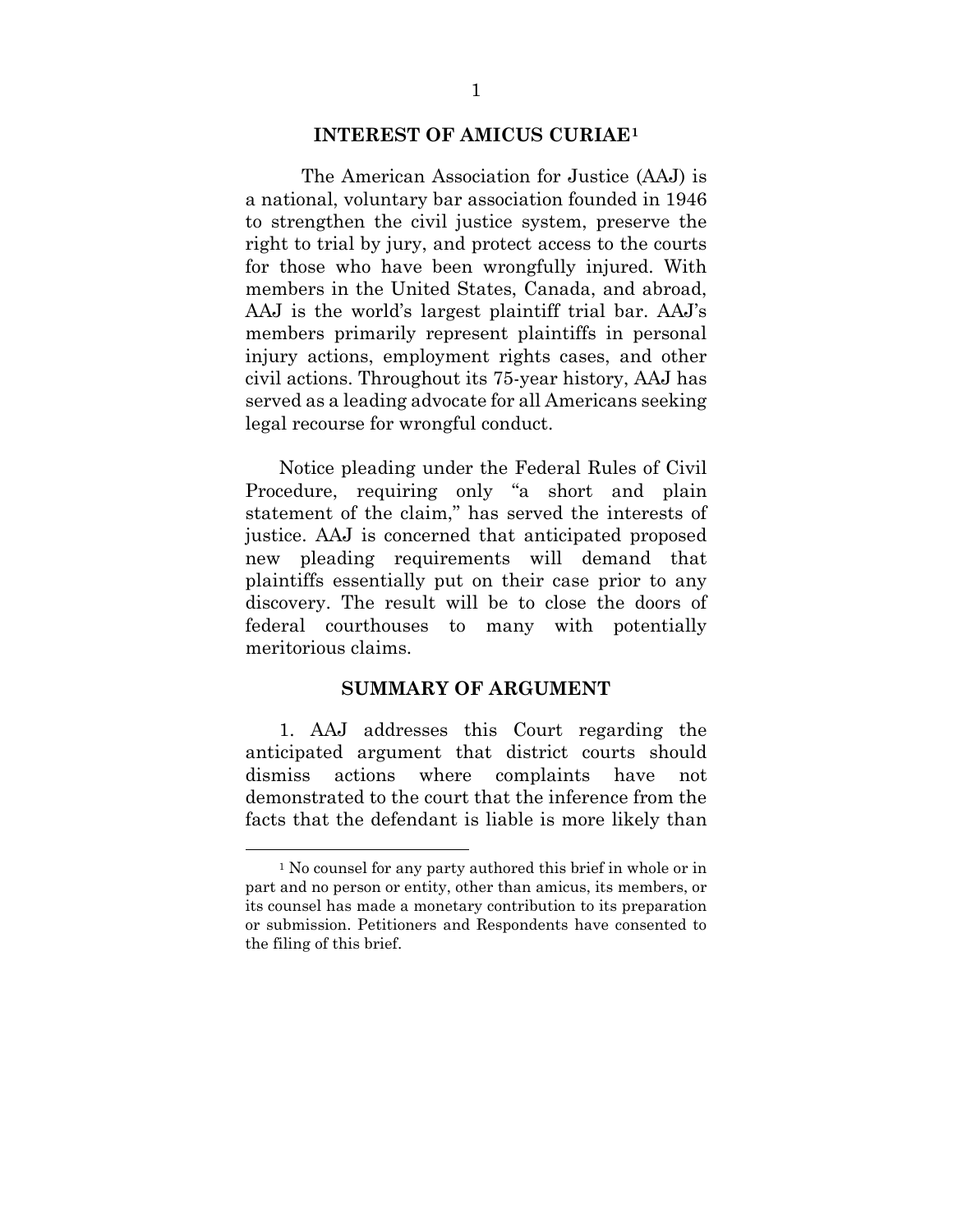the inference that the defendant is not. The U.S. Chamber advanced that proposal as amicus in the Seventh Circuit below and in other cases.

Such a "more likely" standard is not consistent with this Court's "plausibility" threshold for factual sufficiency of pleadings. This Court has demanded no more of plaintiffs than factual allegations that, if true, would plausibly suggest liability and place the defendant on notice of the nature of the claim. The inferences plaintiff draws from the facts alleged must, of course, constitute a wrong or breach of duty under substantive law. But this Court has not required anything more to survive a motion to dismiss, even if the district court would view the allegations as improbable or the chances of recovery remote and unlikely. The plausibility standard is not a probability requirement.

The assessment of the plausibility of a plaintiff's complaint is also necessarily context specific. Here, Congress imposed a high fiduciary duty of care on plan administrators and authorized private actions to enforce those obligations. ERISA's purpose is to protect workers whose retirement savings had been vulnerable to loss due to misconduct and mismanagement by those entrusted with such funds. Congress therefore provided remedies and sanctions for violations of plan fiduciaries' duties of care and ready access to federal courts to enforce those obligations. Indeed, the Department of Labor depends upon private litigants to assist in enforcing ERISA's protections. Placing greater obstacles in the path of plan participants and beneficiaries at the dismissal stage is not consistent with the statute's protective purpose.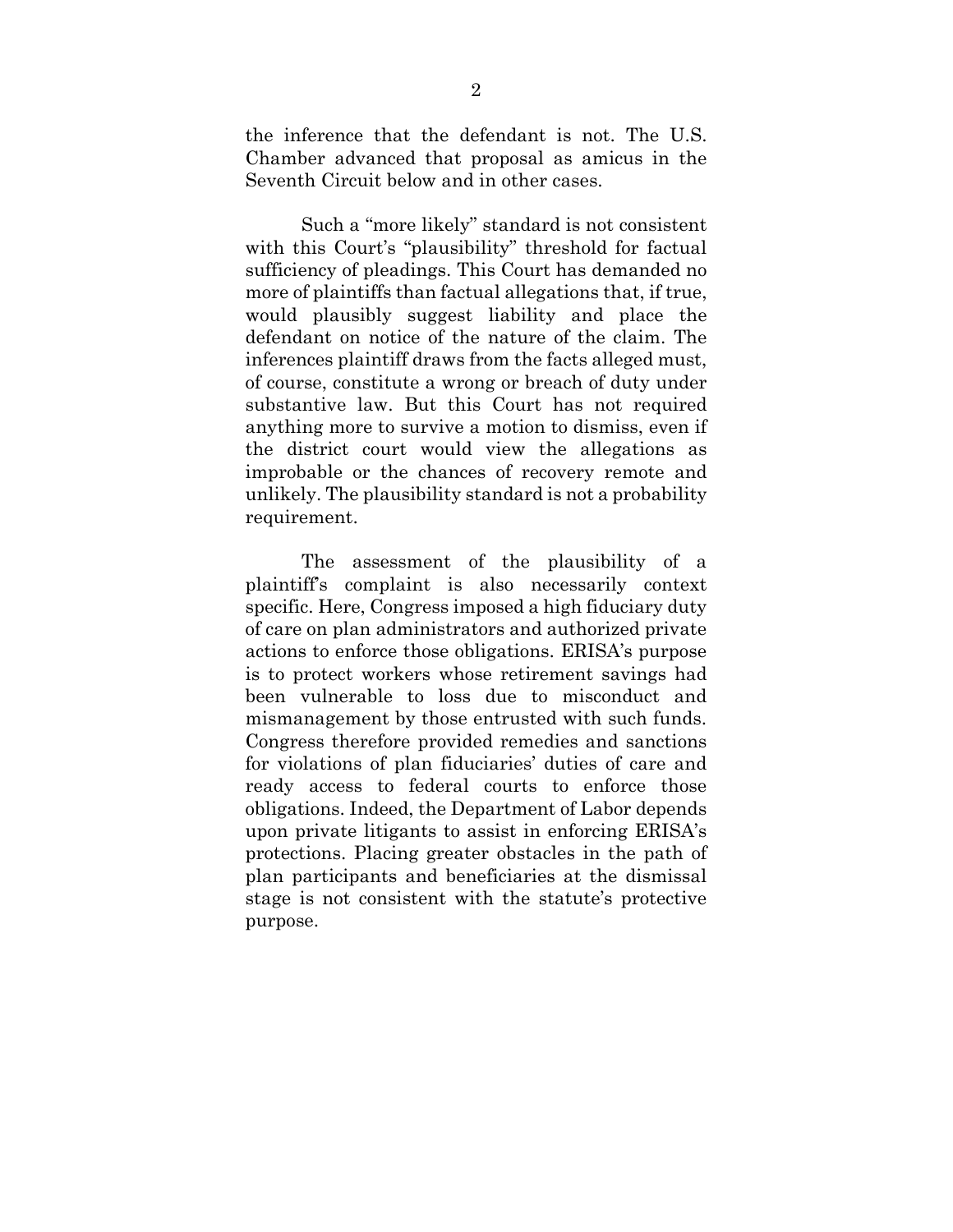2. Plaintiffs met this Court's fact-pleading requirements by setting forth in their Amended Complaint specific factual allegations that plausibly suggest that Defendants breached their fiduciary duties. Three sets of factual allegations, taken as true, showed that plan sponsors and administrators paid out excessive administrative fees to two recordkeeping providers; caused participants to pay excessive management fees, including offering retailclass shares of funds rather than cheaper, otherwise identical, institutional shares; and offering an overlarge menu of investment options that resulted in higher costs and other obstacles for participants. These facts give rise to the plausible inference that Defendants failed to actively monitor the performance of the Northwestern plans, actively investigate available more advantageous investment products and services, and wield the purchasing power of the Northwestern plans to negotiate with providers for the most advantageous options for participants and beneficiaries.

The lower court erroneously dismissed Plaintiffs' complaint. The court did not find the complaint *factually* insufficient under this Court's plausibility standard. It found the complaint *legally* insufficient: The court held that ERISA fiduciaries owed no affirmative duty to monitor, investigate, and/or negotiate in this case. This view of the duties imposed by ERISA was erroneously limited and passive. The judgment below should be reversed on that basis. The case provides no appropriate vehicle for this Court to undertake alter its established standards of fact pleading.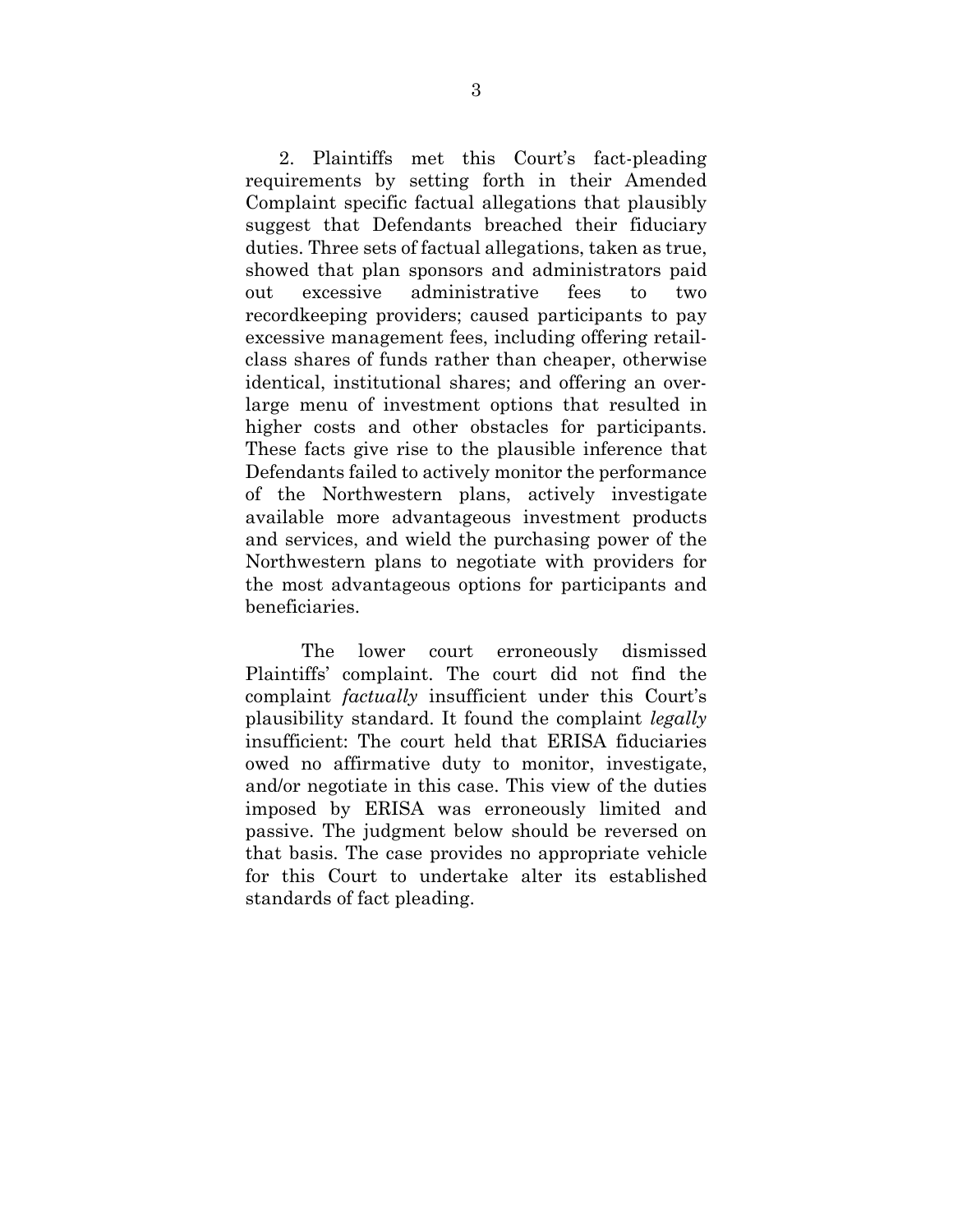3. If this Court addresses the pleading standards in this case, there are compelling reasons to reject the proposed "more likely" pleading standard. Such a requirement is in conflict with the central, universally accepted principle that on motion to dismiss the court accepts the alleged facts in the complaint as true and construes them in the light most favorable to the plaintiff.

The "more likely" requirement is also inconsistent with Fed. R. Civ. P. ("Rule") 9, which permits heightened pleading requirements to a few enumerated types of cases. It is inconsistent with Rule 11, which allows attorneys to certify pleadings that are based on evidence reasonably anticipated to be uncovered by further discovery. It is also inconsistent with Rule 12(e), which makes repleading with a more definite statement the appropriate remedy for a complaint that lacks sufficient detail, rather than dismissal. Any alteration of the pleading standards is best obtained by the formal rulemaking process, rather than by judicial interpretation.

Nor is a requirement that plaintiffs refute or disprove a defendant's alternate innocent explanations of factual allegations prior to the opportunity for plaintiffs to discover relevant evidence in possession of the defendant.

If the proponents of more stringent pleading requirements truly believe such restrictions are warranted by litigations costs and settlement pressures, such concerns are most appropriately directed to Congress.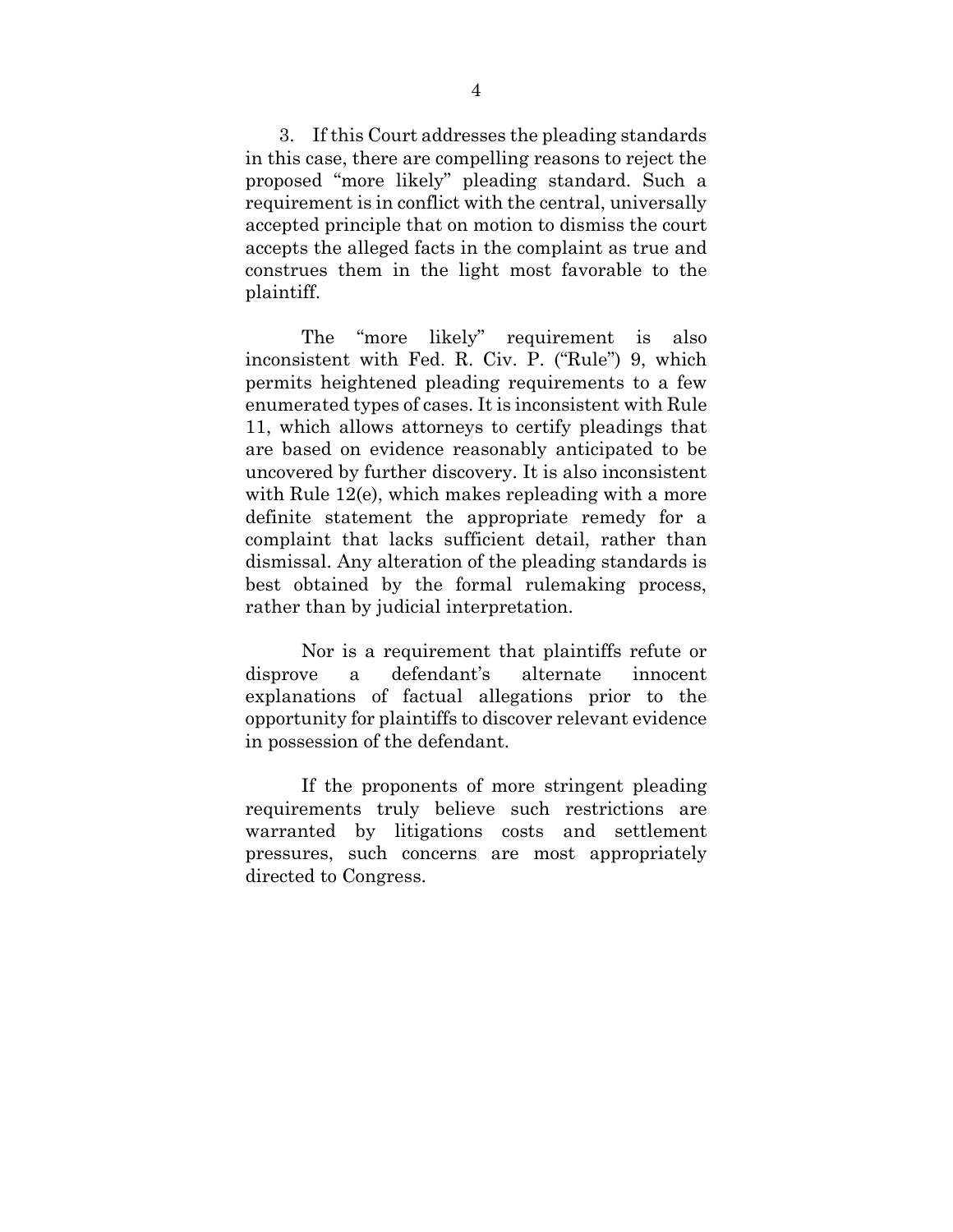#### **ARGUMENT**

#### <span id="page-12-1"></span><span id="page-12-0"></span>**I. IMPOSING A "MORE LIKELY" PLEADING STANDARD IS INCONSISTENT WITH THIS COURT'S "PLAUSIBILITY" STANDARD AND WITH THE PROTECTIVE PURPOSE OF ERISA.**

AAJ addresses this Court regarding the proposal pressed by the U.S. Chamber of Commerce that a heightened standard of pleading be imposed under Rule 8. In its amicus brief to the Seventh Circuit in this case, the U.S. Chamber argued: "Claims That Rely On Inferences Of Wrongdoing From Circumstantial Facts Must Allege 'Something More' Than Allegations That Are Equally Consistent With Lawful Behavior." Brief for the Chamber of Commerce of the United States of America and the American Benefits Council as Amici Curiae in Support of Appellees, *Divane v. Northwestern Univ*., No. 18-2569 (7th Cir., Mar. 21, 2019) ["U.S. Chamber Br."] at 14**.** That is, plaintiffs must not only plead facts supporting an inference that the defendant is liable, but also show that this inference is *more likely* than alternative explanations of innocent behavior. In cases such as this, the Chamber proposes that courts "carefully scrutinize[] the circumstantial allegations and order[] dismissal when those allegations were equally consistent with lawful behavior." *Id.* at 16. *See also id.* at 15 (Courts should "decline[] to infer a breach from circumstantial allegations that were just as consistent with lawful fiduciary behavior.").

The U.S. Chamber advanced the same argument to the Third Circuit. *See* Brief for the Chamber of Commerce of the United States of America and the American Benefits Council as Amici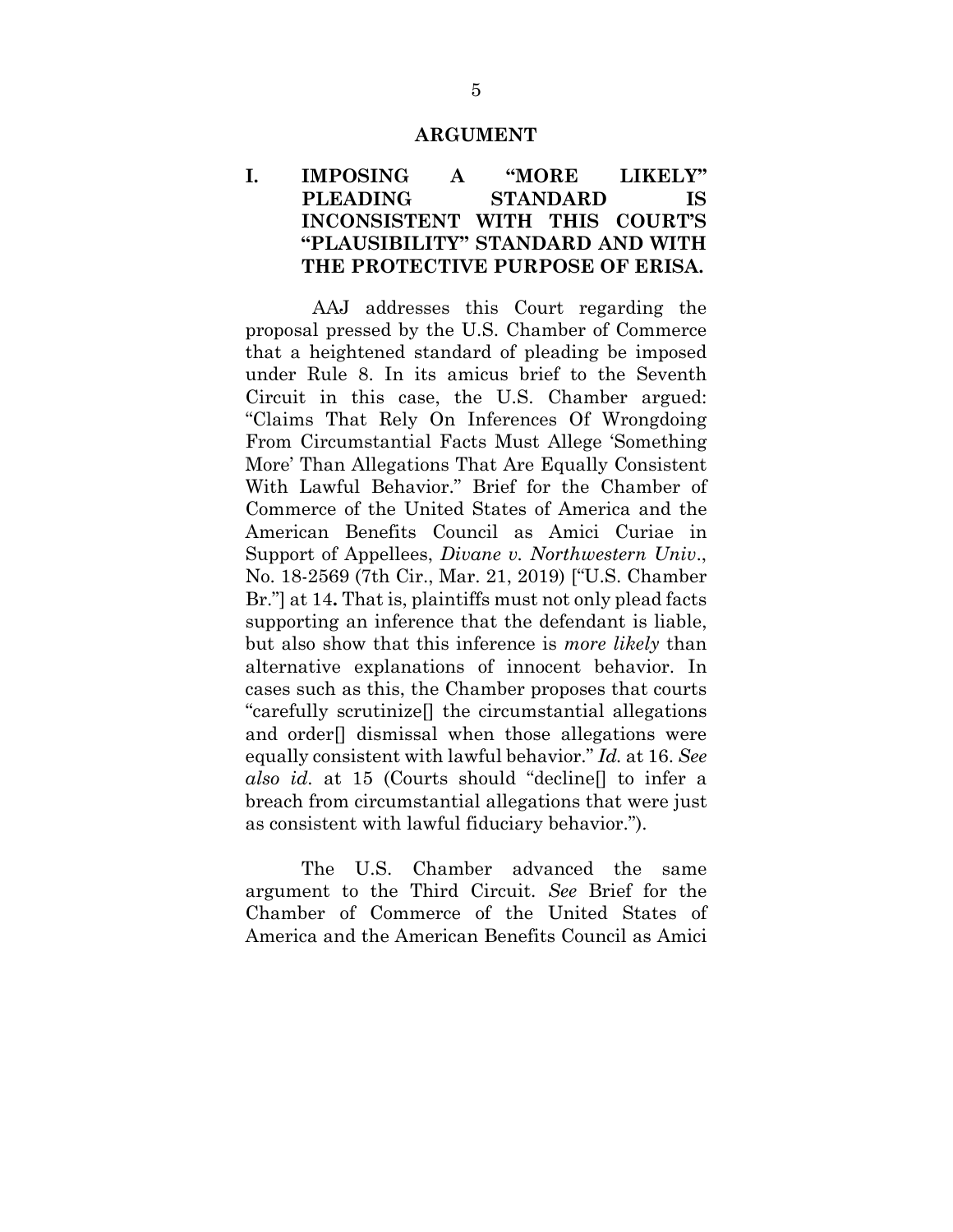Curiae in Support of Appellees, *Sweda v. Univ. of Pennsylvania*, No. 17-3244 (3d Cir., Apr. 12, 2018) at 15-18; And to the Ninth. *See* Brief for the Chamber of Commerce of the United States of America and the American Benefits Council, *White v. Chevron Corp.*, No. 17-16208 (9th Cir., Feb. 15, 2018) at 15-18.

This "more likely" standard is inconsistent with this Court's generally applicable "plausibility" standard and inconsistent with Congress's purpose in authorizing private actions to enforce ERISA fiduciary obligations.

#### <span id="page-13-0"></span>**A. The Proposed "More Likely" Standard Is Not Consistent With This Court's Plausibility Standard.**

Plaintiffs in this case met their burden of plausibly alleging that the administrators of their ERISA savings and retirement plans breached their fiduciary duties. They were required to do no more. To demand "something more" to survive a motion to dismiss is not consistent with this Court's established pleading requirements.

Federal Rule of Civil Procedure 8 requires that a complaint present "a short and plain statement of the claim showing that the pleader is entitled to relief." To meet this standard, and survive a motion to dismiss under Rule 12(b)(6), "a complaint must contain sufficient factual matter, accepted as true, to 'state a claim to relief that is plausible on its face.'" *Ashcroft v. Iqbal*, 556 U.S. 662, 678 (2009) (quoting *Bell Atl. Corp. v. Twombly*, 550 U.S. 544, 570 (2007)).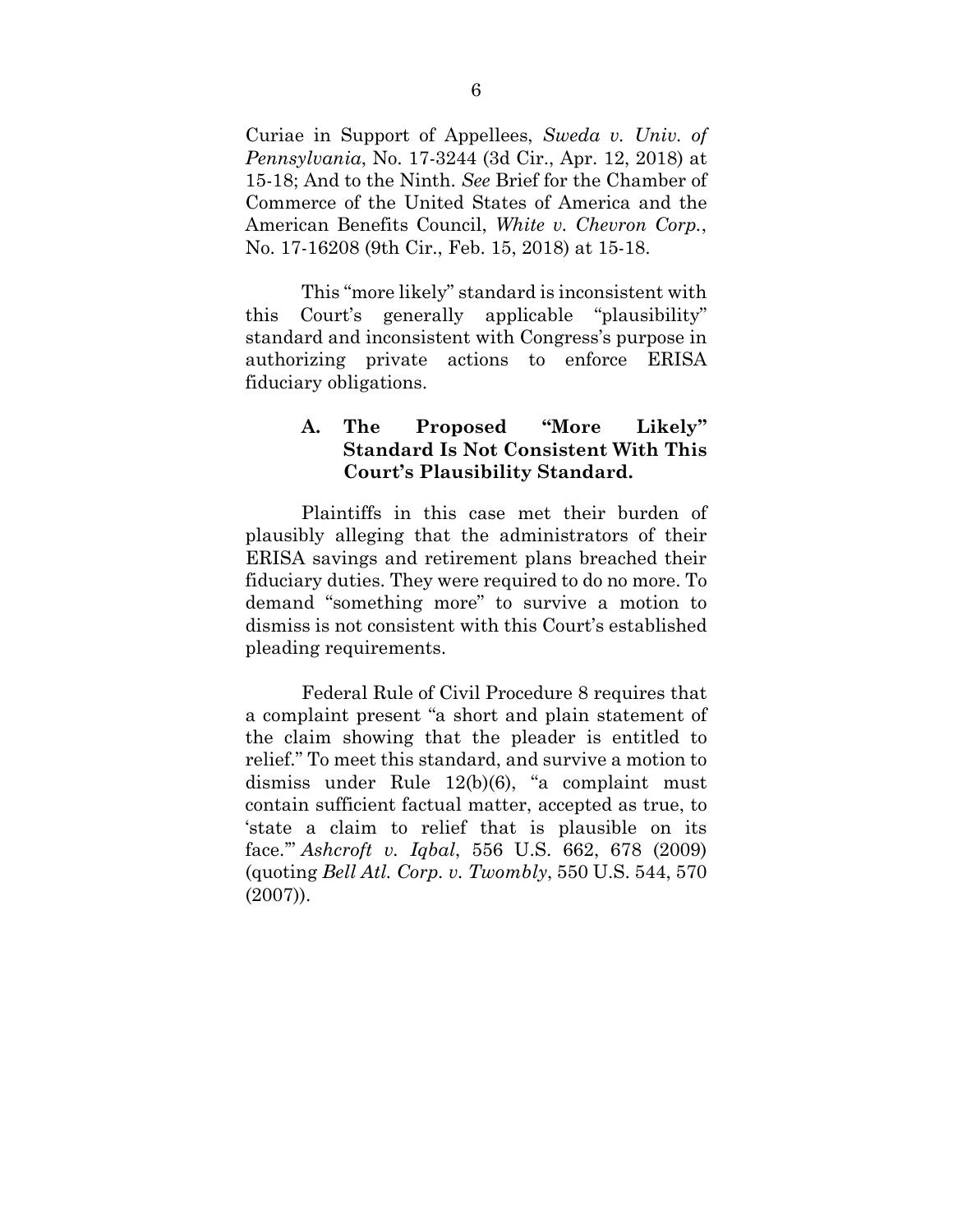This Court crafted the plausibility requirement as an "important mechanism" for district courts to use on motion to dismiss "for weeding out meritless claims." *Fifth Third Bancorp v. Dudenhoeffer*, 573 U.S. 409, 425 (2014). Requiring facial plausibility also serves to "give the defendant fair notice of what . . . the claim is and the grounds upon which it rests." *Twombly*, 550 U.S. at 555. Thus, mere "labels and conclusions" or "formulaic recitation of the elements of a cause of action" will not do. *Id.*

This Court did not ask for "something more" of a complaint beyond plausible inferences supporting the claim. Indeed, the Court pointed out that it had reversed the dismissal of an employment discrimination claim in *Swierkiewicz v. Sorema N. A.*, 534 U.S. 506 (2002), on the ground that the court of appeals had "impermissibly applied what amounted to a heightened pleading requirement by insisting that Swierkiewicz allege 'specific facts' beyond those necessary to state his claim." *Twombly*, 550 U.S. at 570. A plaintiff need not, and often cannot, set forth a prima facie case in a complaint, *Swierkiewicz*, 534 U.S. at 511-12, but "only enough facts to state a claim to relief that is plausible on its face." *Twombly*, 550 U.S. at 570. This plausibility standard asks only that the plaintiff specify "enough factual matter (taken as true) to *suggest*" the alleged breach. *Id.* at 556 (emphasis added). It "does not impose a probability requirement at the pleading stage; it simply calls for enough fact to raise a reasonable expectation that discovery will reveal evidence of" misconduct. *Id.*

Plainly, this Court's plausibility standard cannot be squared with the U.S. Chamber's insistence that plaintiffs convince the district court that the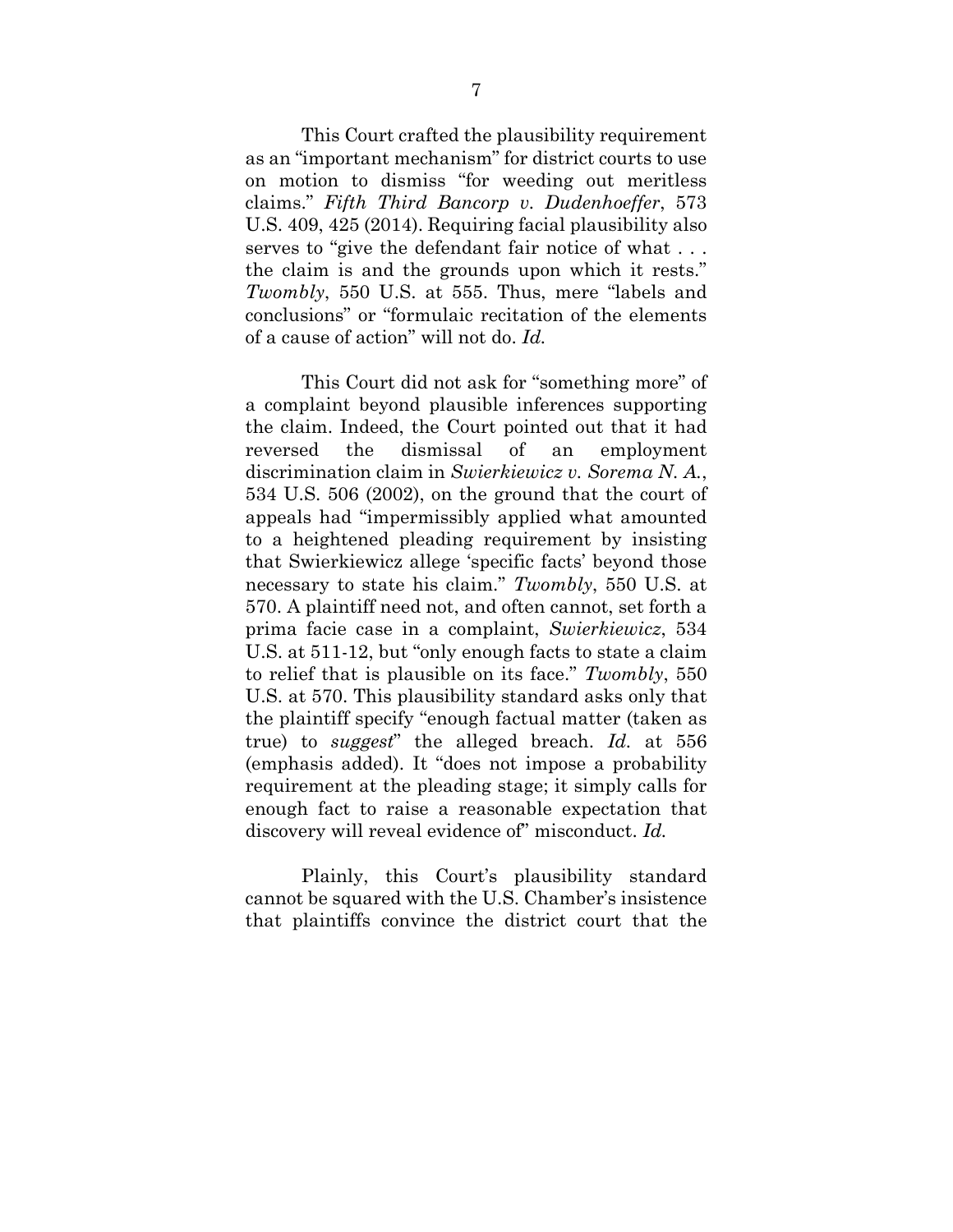inferences from the facts not only support liability, but are also more likely than inferences that the defendant would draw. This Court has emphasized that a cause of action may not be dismissed "even if it strikes a savvy judge [as] improbable," or "doubtful" or that "a recovery is very remote and unlikely." *Id.* at 556-57 (internal quotation marks omitted).

It is true that the Court determined that *Twombly*'s Sherman Act complaint required "further factual enhancement" to negate innocent explanations of the alleged parallel conduct of the telephone business competitors. *Id.* at 557. Context, however, matters. As the Third Circuit persuasively noted, *Twombly'*s discussion of this point "is specific to antitrust cases." *Sweda v. Univ. of Pennsylvania*, 923 F.3d 320, 326 (3d Cir. 2019). Competitors are under no Sherman Act duty to compete; Section 1 prohibits anticompetitive *conspiracy*. Evidence of parallel conduct may give rise to a plausible inference of conscious parallel conduct, but that is not illegal conduct under substantive antitrust law. Without more facts to "rule out the possibility that the defendants were acting independently" there was no plausible inference of preceding agreement and thus no inference of violation of the Sherman Act. *Twombly*, 550 U.S. at 554 (citing *Matsushita Elec. Indus. Co. v. Zenith Radio Corp.*, 475 U.S. 574 (1986)).

In this case, by contrast, Plaintiffs asserted that Defendants, under the substantive law of ERISA, owed an affirmative duty to continuously monitor plans for excessive costs, investigate options that would provide beneficiaries with the same products and services at lower costs, and wield the plan's substantial purchasing power to bargain on behalf of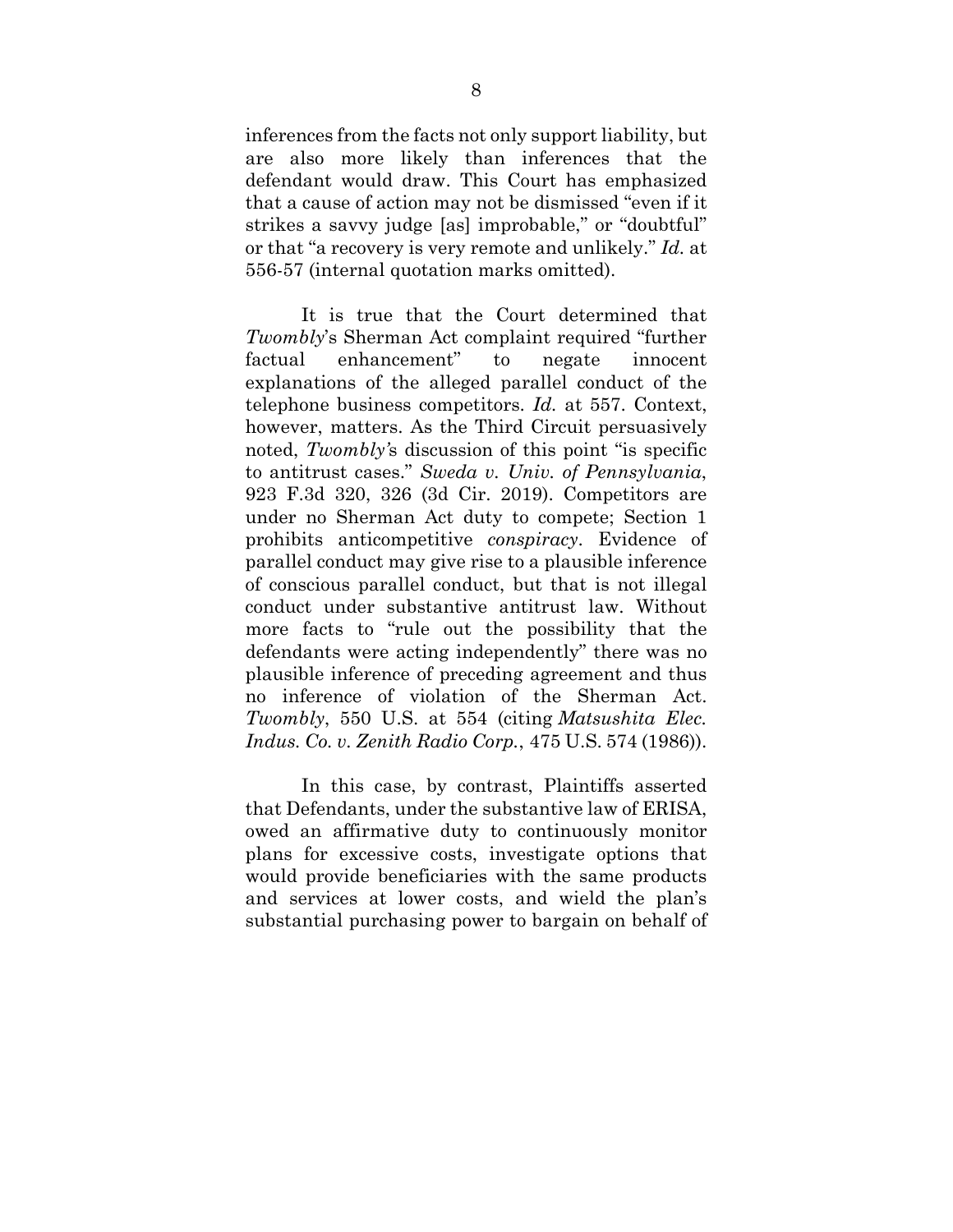participants. As set out in more detail in Part II, the facts alleged by Plaintiffs here support the plausible inference that Defendants breached that duty.

This Court's fairly strict assessment of the pleadings in *Ashcroft v. Iqbal*, 556 U.S. at 685, is also best understood through the Court's context-specific sensitivity to the fact that the "Government-official defendants are entitled to assert the defense of qualified immunity," the purpose of which "is to free officials from the concerns of litigation." By contrast, ERISA authorizes participants and beneficiaries to bring cases against fiduciaries who have breached their duties. *See* Employee Retirement Income Security Act of 1974 (ERISA) § 502(a); 29 U.S.C. § 1132(a). Indeed, the Department of Labor "depends in part on private litigation to ensure compliance with [ERISA] the statute." *Braden v. Wal-Mart Stores, Inc.*, 588 F.3d 585, 597 n.8 (8th Cir. 2009); *see also Jander v. Ret. Plans Comm. of IBM*, 910 F.3d 620, 624 (2d Cir. 2018) (private actions by beneficiaries are "important mechanisms for furthering ERISA's remedial purpose").

That remedial purpose does not support further pleading requirements that will limit plan participants and beneficiaries from the "ready access to the Federal courts" that Congress intended. *See* 29 U.S.C. § 1001(b).

> <span id="page-16-0"></span>**B. Congress Enacted ERISA To Require Plan Administrators To Meet High Standards of Skill, Prudence, and**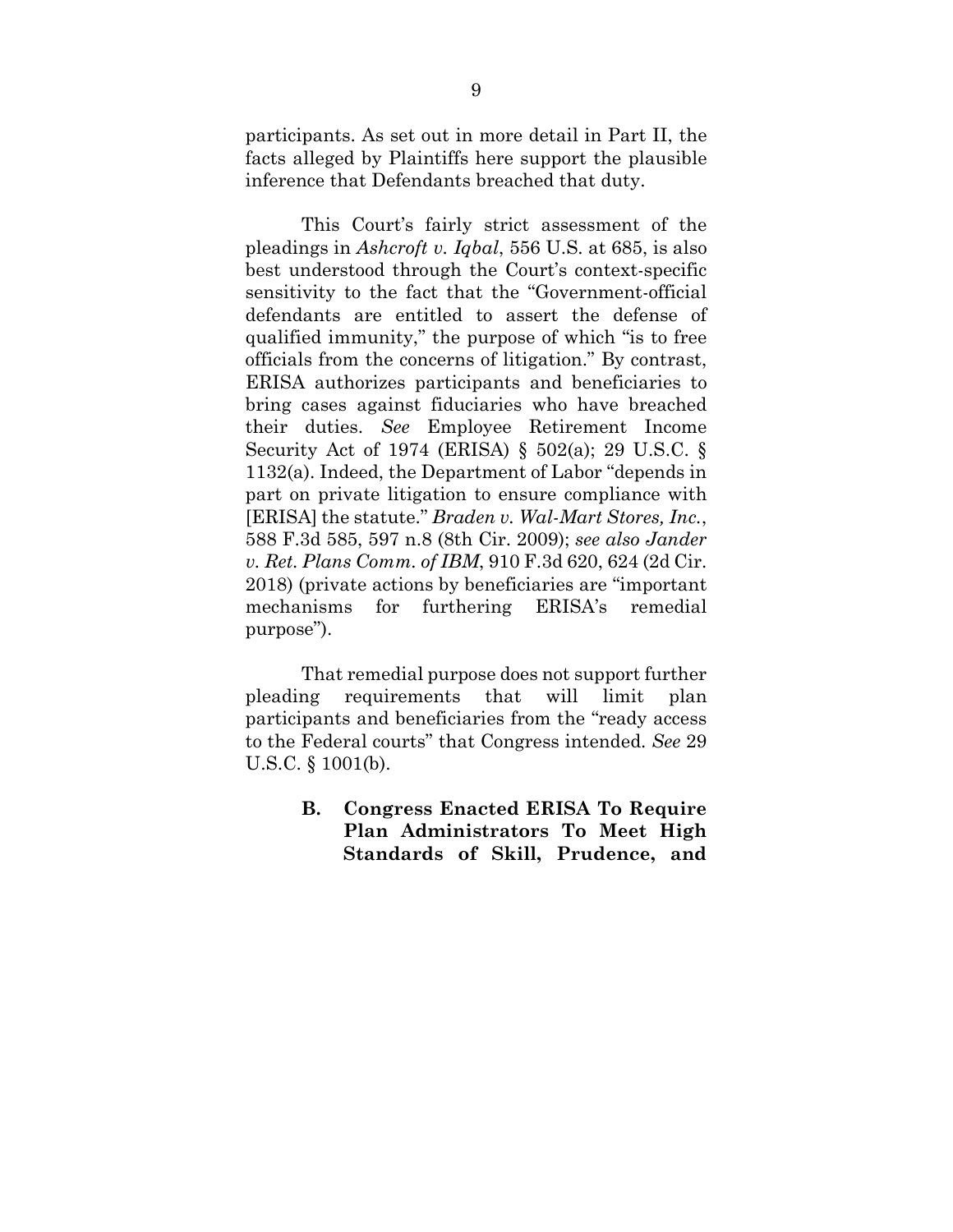#### **Diligence in the Sole Interest of Participants and Beneficiaries.**

The "appropriate inquiry" to determine the plausibility of plaintiffs' complaint "will necessarily be context specific." *Dudenhoeffer*, 573 U.S. at 425. Consequently, ERISA's protective focus and congressional purpose to provide ready access to remedies in federal courts inform the courts' assessment of plaintiffs' complaint stating a cause of action under 29 U.S.C. § 1109. *Sweda*, 923 F.3d at 326-27 ("ERISA's purpose informs our assessment of Sweda's pleadings."). *See also Braden*, 588 F.3d at 597 ("[W]e must be attendant to ERISA's remedial purpose and evident intent to prevent [misuse and mismanagement] through private civil litigation.").

Congress enacted ERISA, 29 U.S.C.A. § 1001 *et seq*. to protect workers from the risks of loss of their retirement savings at the hands of those entrusted with administering their benefit plans. The saga of this landmark statute began in 1963, when financially troubled automaker Studebaker defaulted on its pension obligations, robbing thousands of workers and retirees of the assets they had worked for. *See* James A. Wooten, *"The Most Glorious Story of Failure in the Business": The Studebaker-Packard Corporation and the Origins of ERISA*, 49 Buff. L. Rev. 683 (2001). Other scandals followed in which workers found that their accumulated benefits had been lost through incompetence, mismanagement, or wrongdoing. *See generally* Michael S. Gordon, Overview: Why Was ERISA Enacted?, in U.S. Senate Special Comm. on Aging, 98th Cong., The Employee Retirement Income Security Act of 1974: The First Decade 6-24 (Comm. Print 1984).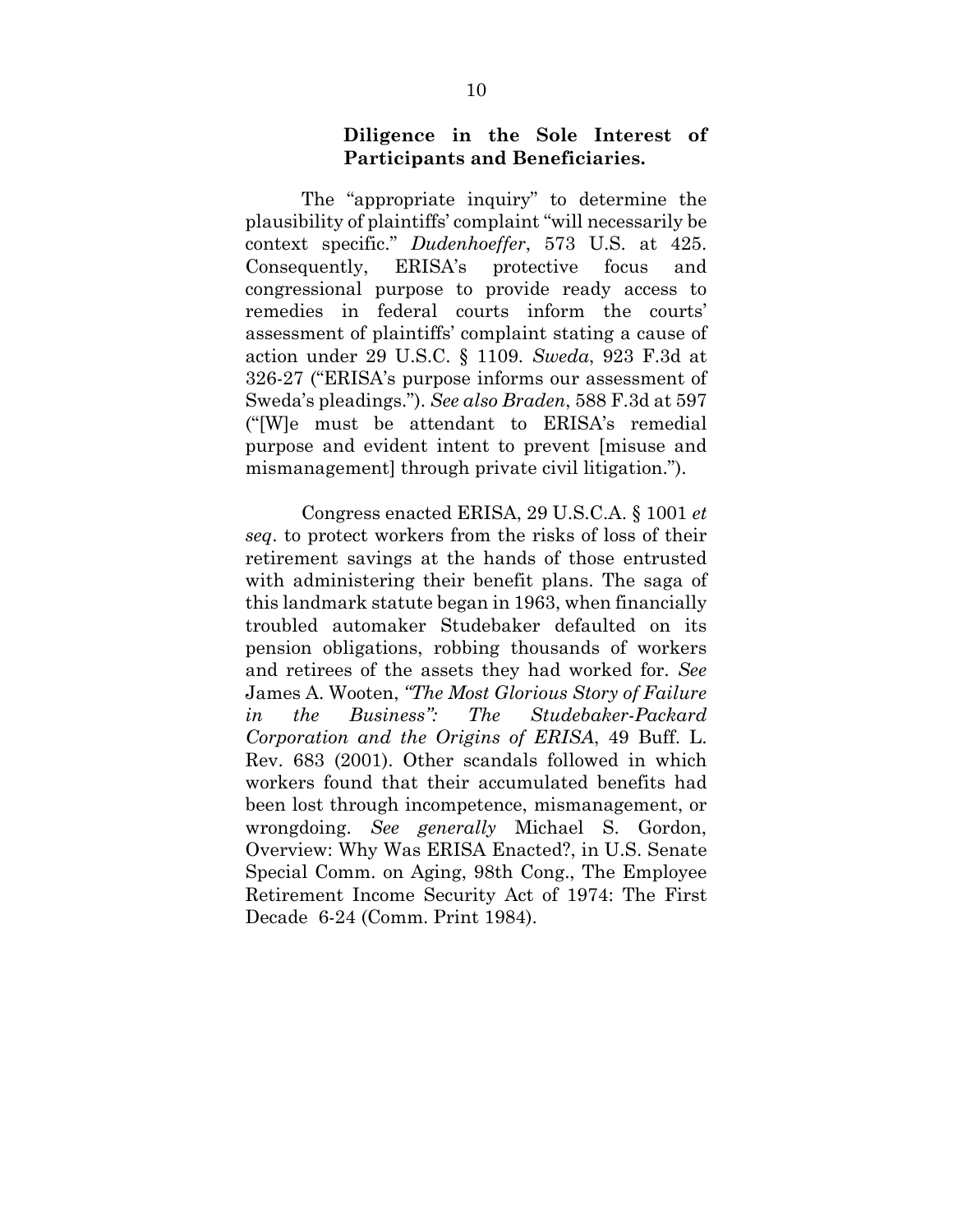Following "a decade of congressional study of the Nation's private employee benefit system," *Mertens v. Hewitt Assocs.*, 508 U.S. 248, 251 (1993), Congress enacted ERISA to address "the absolute need that safeguards for plan participants be sufficiently adequate and effective to prevent the numerous inequities to workers under plans which have resulted in tragic hardship to so many." H.R. Rep. No. 93-533, at 9 (1974), *reprinted in* 1974 U.S.C.C.A.N. 4639, 4647.

To protect American workers, ERISA requires plan administrators to be fiduciaries who "shall discharge [their] duties with respect to a plan solely in the interest of the participants and beneficiaries . . . with the care, skill, prudence, and diligence . . . that a prudent [person] acting in a like capacity and familiar with such matters would use in the conduct of an enterprise of like character and with like aims." 29 U.S.C. § 1104(a). In addition, Congress made fiduciaries personally liable for losses to ERISA plans resulting from their breach of this duty, 29 U.S.C. § 1109, and authorized plan participants to bring an action on behalf of the plan to enforce those statutory duties. 29 U.S.C. § 1132(a)(2). Congress further intended that there be "ready access to the Federal courts" for that purpose. 29 U.S.C. § 1001(b).

Congress established these "standards of conduct, responsibility, and obligation for fiduciaries" to protect "the interests of participants in employee benefit plans and their beneficiaries." 29 U.S.C. § 1001(b). It is a duty that is the "highest known to the law." *Donovan v. Bierwirth*, 680 F.2d 263, 272 n.8 (2d Cir. 1982) (Friendly, J.). *See Varity Corp. v. Howe*, 516 U.S. 489, 497 (1996) (ERISA fiduciary duty may even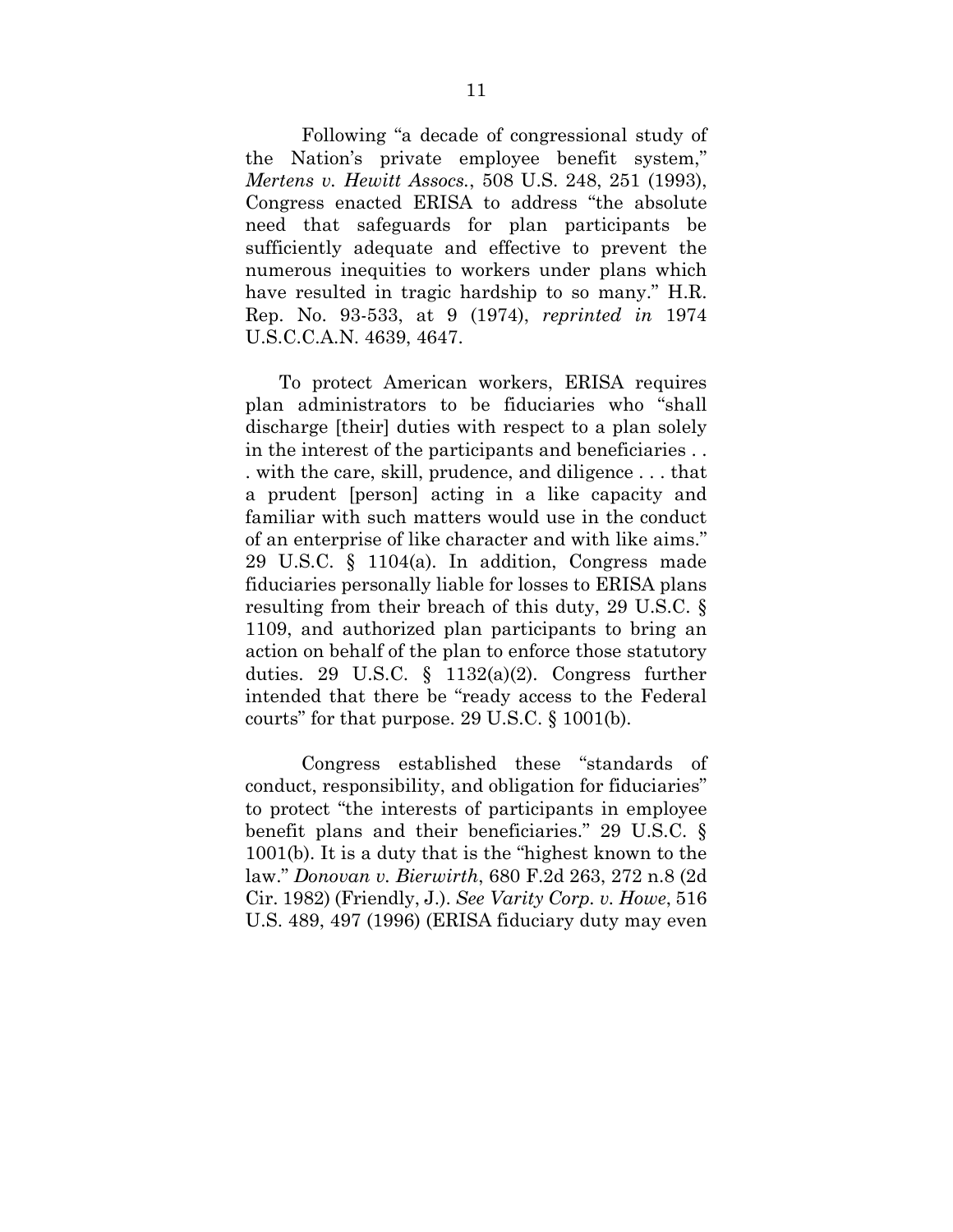exceed fiduciary duty as derived from the common law of trusts). And, as this Court has observed, Congress "expect[ed] that the courts will interpret this prudent man rule (and the other fiduciary standards) bearing in mind the special nature and purpose of employee benefit plans." *Varity Corp.*, 516 U.S. at 497 (quoting H.R. Conf. Rep. No. 93-1280 at 302).

This Court in *Dudenhoeffer* rejected arguments that without increasing the threshold for plaintiffs to survive a motion to dismiss under Rule 12(b)(6), businesses fearing administrative and litigations costs may be discouraged from offering benefit plans at all. 573 U.S. at 425. Such arguments did not warrant adoption of a "defense-friendly presumption" that would as a practical matter make it "impossible for a plaintiff to state a duty-of-prudence claim, no matter how meritorious." *Id.*

Viewing the allegations in this case in the context of ERISA's protective purpose, the dismissal of Plaintiffs'  $\S$  1132(a)(2) cause of action ought to be reversed; nor does it provide occasion for this Court to entertain proposals to restrict access to the federal courts through more restrictive pleading requirements.

## <span id="page-19-0"></span>**II. PLAINTIFFS PLAUSIBLY ALLEGED THAT THE NORTHWESTERN PLAN ADMINISTRATORS BREACHED THEIR FIDUCIARY DUTIES TO PARTICIPANTS AND BENEFICIARIES.**

The Amended Complaint in this case clearly met this Court's fact-pleading standard. Plaintiffs set forth three sets of facts regarding the administration of the Northwestern plans that allegedly resulted in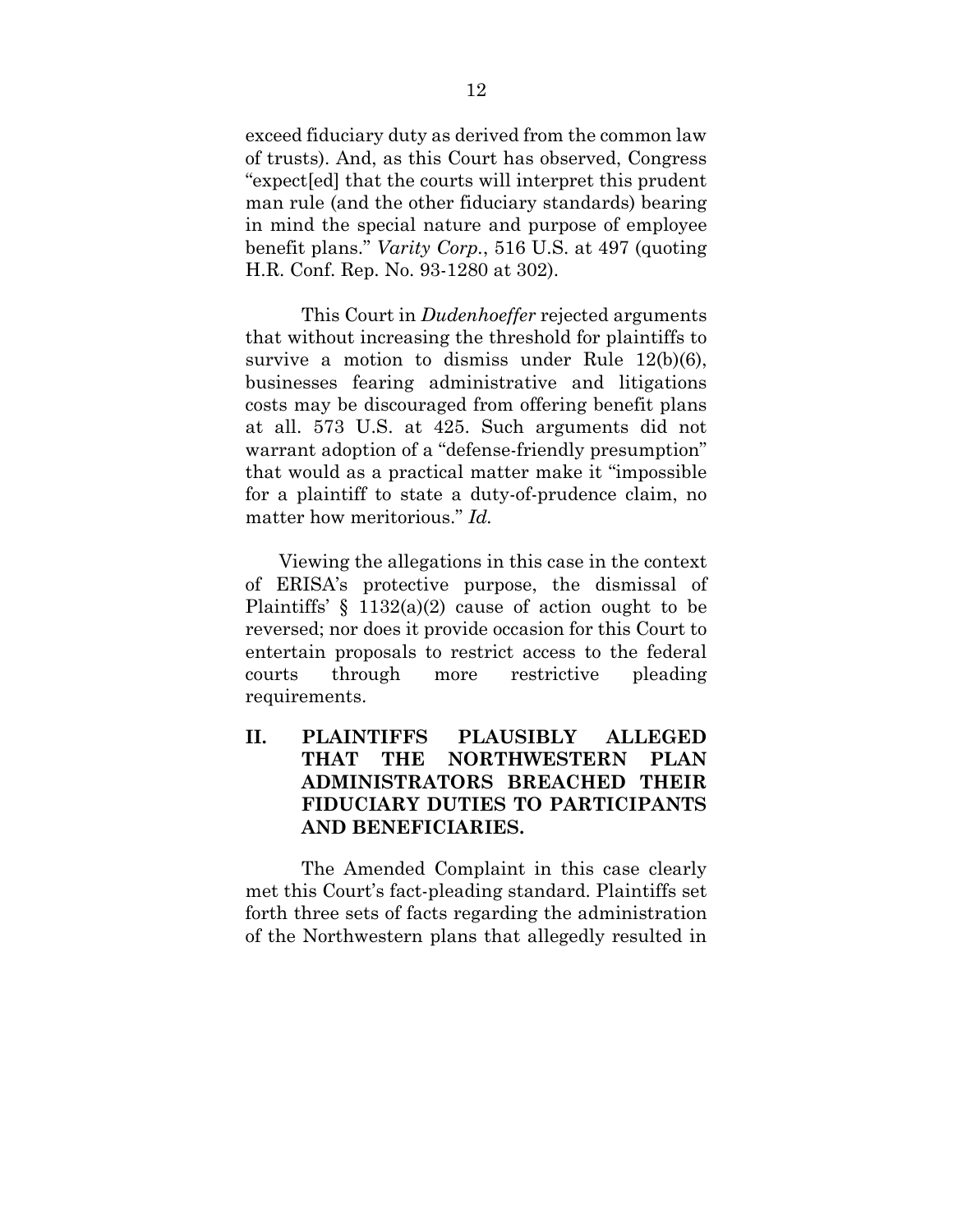losses for which Defendants may be liable. Those factual allegations were not "conclusory" or "formulaic" and were sufficient to put the Defendants on notice of the basis of Plaintiffs' claim. Most importantly for this Court's review, Plaintiffs' factual allegations provide "plausible grounds to infer" that defendants breached their duties under ERISA. *Twombly*, 550 U.S. at 556.

### <span id="page-20-0"></span>**A. Plaintiffs Alleged Specific Facts Giving Rise To Plausible Inferences of Breach of Fiduciary Duty.**

#### *1. Excessive administrative fees for recordkeeping services*

<span id="page-20-1"></span>In Count III of their amended complaint, Plaintiffs alleged that the plan paid out excessive administrative fees by employing two recordkeeping providers on a revenue-sharing basis, compared with similar plans that obtained economies of scale and lower costs using a single provider on a flat-rate basis. Am. Compl. ¶¶ 246-254; *id.* at ¶¶ 101-105 (reviewing the practice of similar plans).

Plaintiffs properly "focus on the process by which [a plan] makes its decisions rather than the results of those decisions." *Braden*, 588 F.3d at 595. Thus, the complaint does not allege that the fees the Northwestern plans paid for recordkeeping services were a violation of ERISA *per se*. Rather the alleged facts give rise to the inference that Defendants' decision-making process fell short of that required of a reasonably prudent fiduciary. It did so by failing to "monitor the Plans' recordkeeping fees" to determine whether they were reasonable and competitive, "solicit bids from competing providers," and/or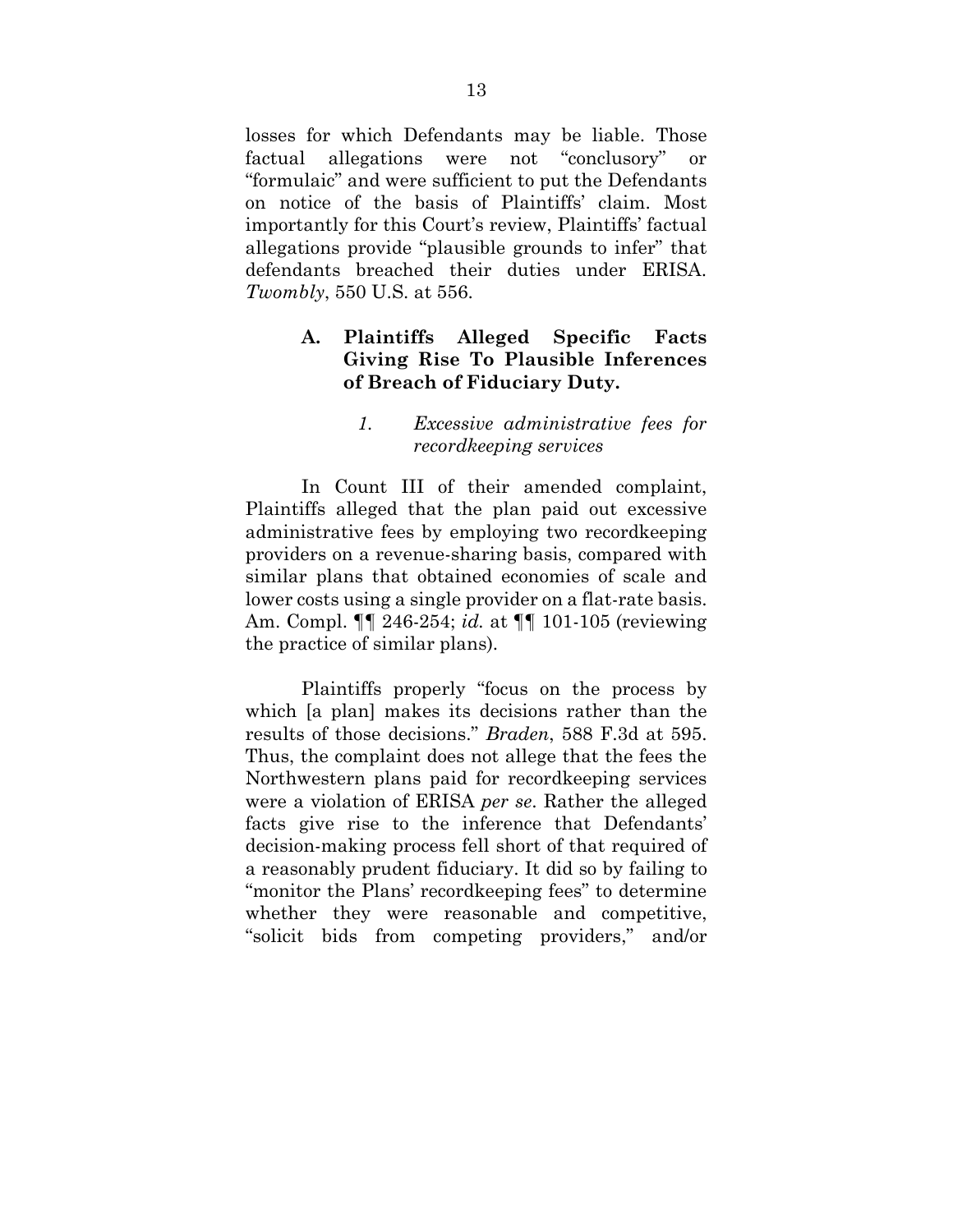"negotiate lower recordkeeping fees" using the substantial purchasing power of the Northwestern plans. Am. Compl. ¶¶ 249, 251.

Failure to fulfill these affirmative fiduciary duties—to actively monitor, investigate, and negotiate—are inferences that recur in all three sets of factual allegations.

#### *2. Excessive management fees for individual investment offerings*

<span id="page-21-0"></span>Secondly, in Count V, Plaintiffs claimed losses caused by unreasonably high management fees. Am. Compl. ¶¶ 260-273. Plaintiffs alleged that Defendants selected and retained "mutual funds and insurance company variable annuities with high expenses and poor performance relative to other investment options that were readily available to the Plans." *Id.* at ¶ 264. Most notably, Plaintiffs alleged that Defendants offered some 129 retail-class mutual fund shares, even though institutional-class shares of the same mutual funds, with identical risk-return profiles but lower management fees, were available to the Northwestern plans. Am. Compl. ¶ 266. *See also id.* at ¶161 (naming the specific higher-cost "retail" shares and the lower-cost institutional versions that defendants could have made available).

Again, the facts alleged raise the inference of a breach of Defendants' obligation to actively work exclusively for the benefit of plan participants and beneficiaries. It is open to Defendants to bring out evidence in discovery that they met their fiduciary duties by engaging in the appropriate monitoring, investigating, and negotiating that a reasonably prudent fiduciary would undertake. But the clear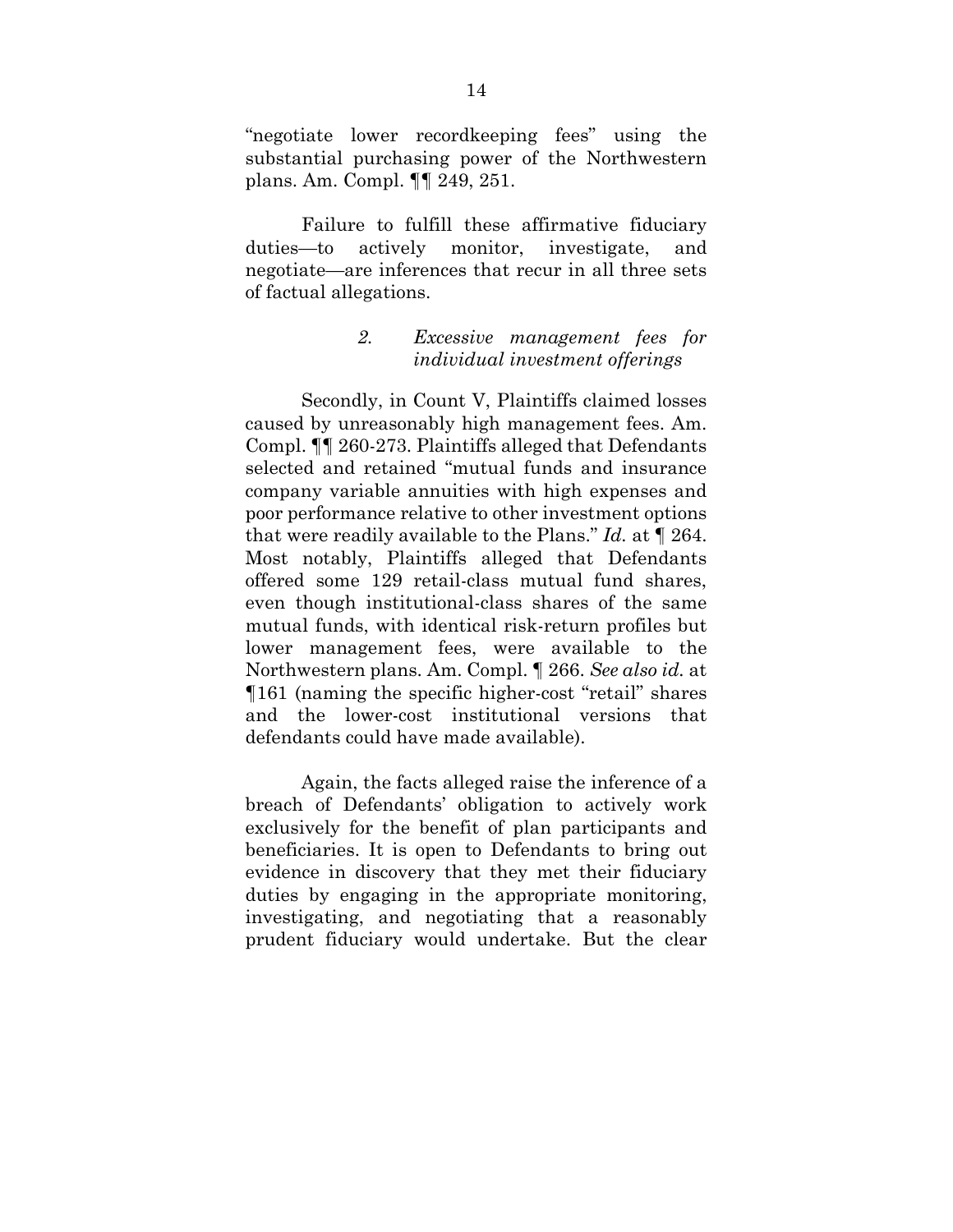<span id="page-22-0"></span>inference from the factual allegations at the pleading stage is that they did not.

#### *3. Plan structure with costly and confusing number of investment options*

Third, in Count V Plaintiffs contended that plan participants suffered losses resulting from the high number of individual fund options offered to plan participants. Am. Compl. ¶¶ 264-266. During the relevant time, the Retirement Plan offered 242 investment options, and the Voluntary Savings Plan offered 187 options. *Id.* at ¶¶ 113 & 115. Plaintiffs alleged that this overcrowding of options resulted in losses due to unnecessary layers of fees attached to some funds, *id.* at ¶ 265, "depriving the Plans of their ability to qualify for lower cost share classes of certain investments," and causing "participant confusion and inaction." *Id.* at ¶ 265.

Defendants' awareness of the imprudence of this menu structure became starkly evident in October 2016, when Northwestern streamlined its investment offerings to about 40 options to enable "simpler decision-making by participants, reduce administrative expenses, increase participant returns, and provide access to lower cost shares when available." *Id.* at ¶ 221. Defendants announced that the streamlined structure would "[r]educe[] administration fees," "increase[] participant returns" and provide "[a]ccess to lower cost share classes when available." *Id.* at ¶ 222.

Again, this set of factual allegations supports the plausible inference that defendants breached their fiduciary duties by failing to actively monitor plan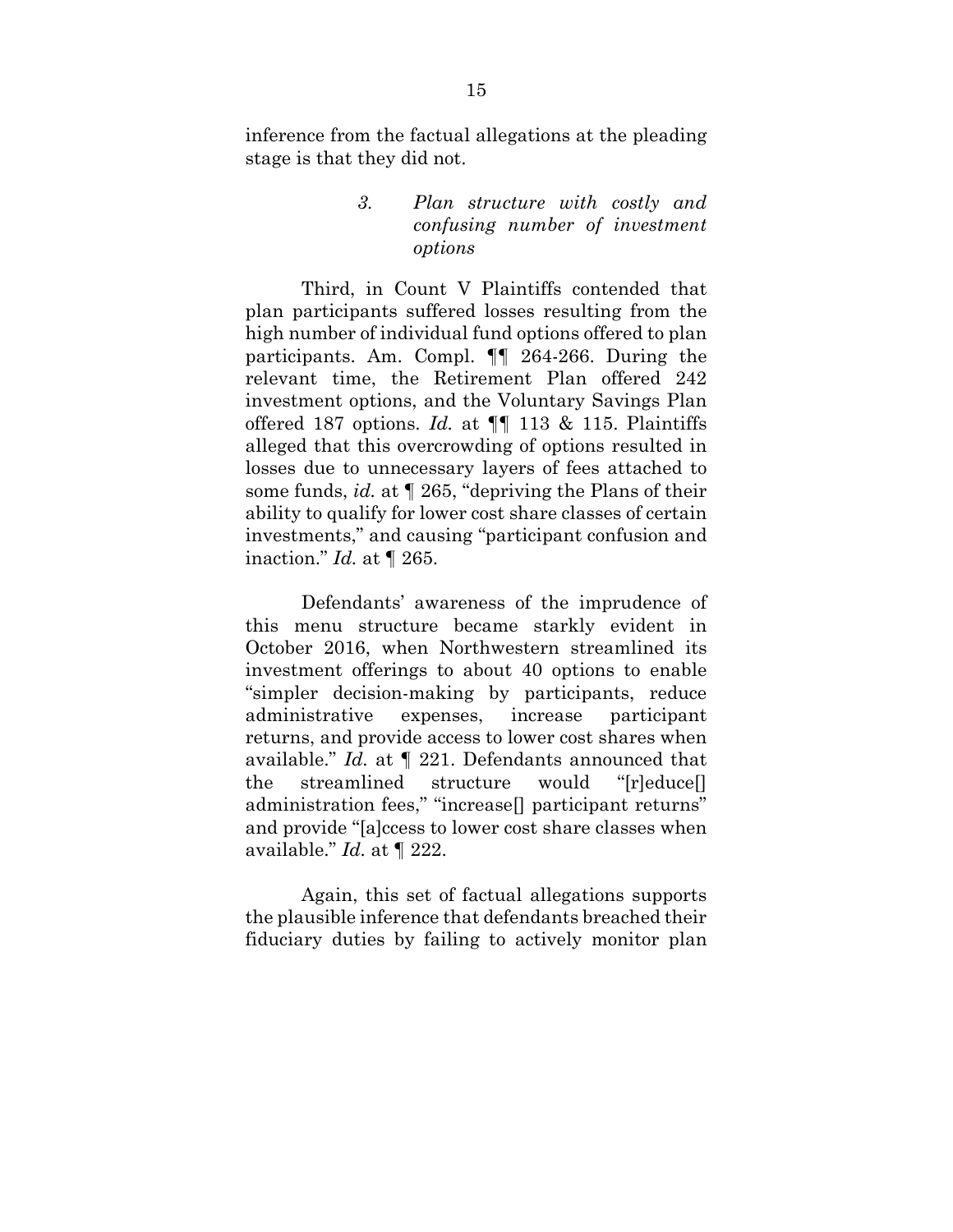performance and weed out unduly expensive options, engage in "a rigorous process to control administrative and management costs," *id.* at ¶ 45, and "actively negotiate with service providers for the best price or investigate whether participants would be better served by alternative investment products or services*." Id*. at ¶ 47.

### <span id="page-23-0"></span>**B. The Lower Court Did Not Find the Complaint Deficient in Factual Pleading but Legally Deficient Based on the Court's Lenient View of the Duties Under ERISA.**

The Seventh Circuit erred in upholding the dismissal of Plaintiffs' action, but it did not do so for reasons of *factual* deficiency the Amended Complaint. Rather, the court of appeals determined that Plaintiffs' complaint was *legally* insufficient because Defendants owed no duty under ERISA to affirmatively monitor, investigate, and negotiate. AAJ suggests that the lower court applied an erroneously passive and lenient view of ERISA plan administrators' fiduciary duties. This case is therefore not an appropriate vehicle for adoption of the proposed heightened standard of fact pleading.

#### *1. Breach of duty regarding administrative fees*

<span id="page-23-1"></span>With regard to Plaintiffs' allegations that the Northwestern plans paid out unreasonable and excessive administrative fees for recordkeeping services, the lower court did not find it implausible to infer that Defendants failed to monitor costs, investigate alternatives, or negotiate better terms from providers. The court instead held that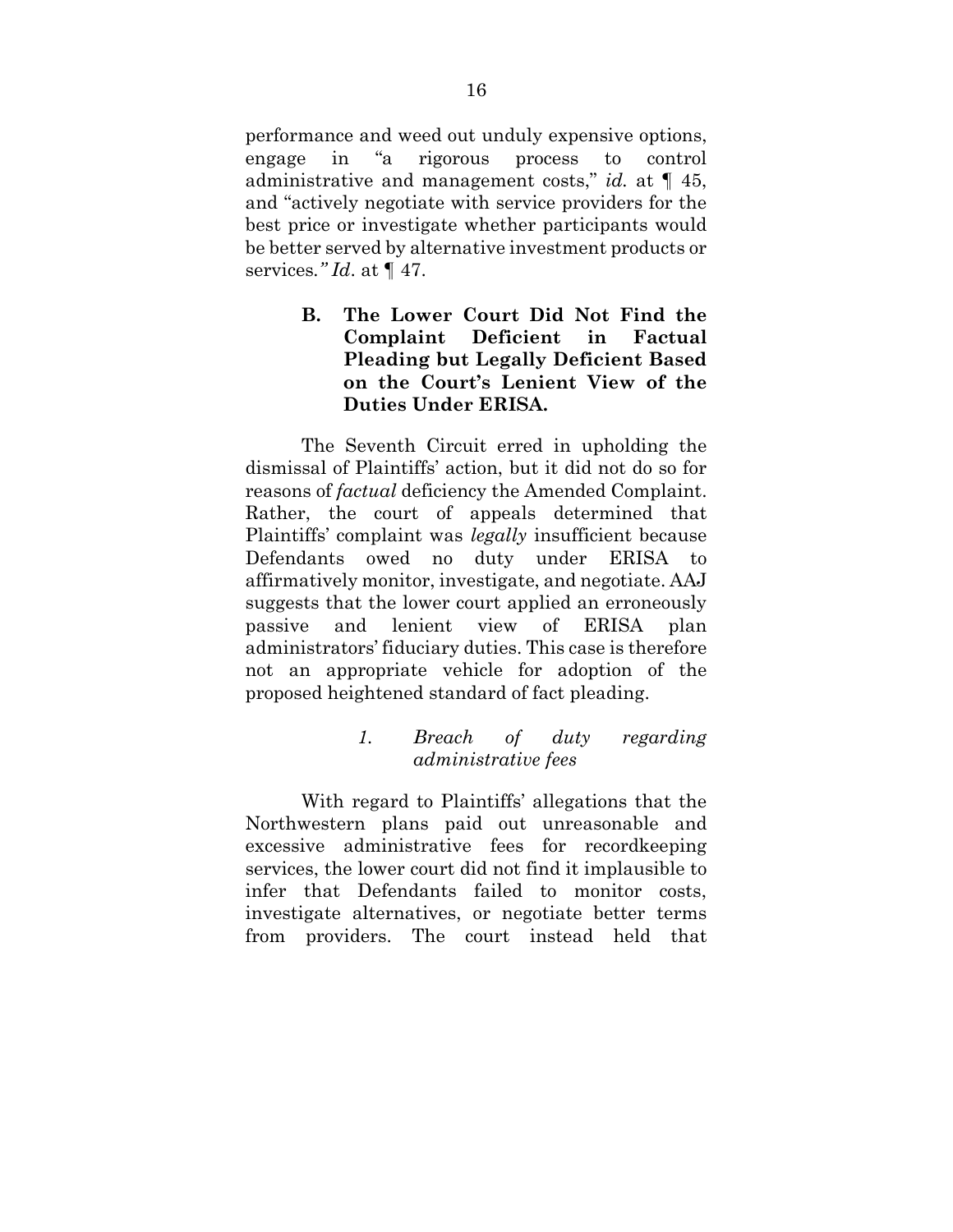Defendants had no affirmative duty to undertake such efforts. In the court's view, ERISA did not require plan fiduciaries "to search for a recordkeeper willing to take \$35 per year per participant," *Divane v. Northwestern Univ.*, 953 F.3d 980, 991 (7th Cir. 2021), to solicit competitive bids, *id.* at 990, or to negotiate with TIAA for better terms for this service. *Id.*

AAJ suggests that this view of the duty of a trust fiduciary is far too passive and lenient. It is widely accepted that "cost-conscious management is fundamental to prudence" in trusteeship. Restatement (Third) of Trusts § 90, cmt. b. Fiduciaries "ordinarily have a duty to seek [] the lowest level of risk and cost for a particular level of expected return," *id.* at cmt. f, should pay careful attention to "sales charges, compensation, and other costs," *id.* at cmt. m, and "make careful overall cost comparisons." *Id.* Other courts have concluded that a breach of the fiduciary duty of prudence can be inferred from such decision-making deficiencies as alleged in the Amended Complaint in this case. *See Sweda*, 923 F.3d at 330; *Tussey v. ABB, Inc*., 746 F.3d 327, 336 (8th Cir. 2014).

#### *2. Breach of duty regarding management fees of certain investment options*

<span id="page-24-0"></span>With respect to the inclusion of investment options with excessive management fees, including retail shares of funds instead of identical but cheaper institutional-class shares of the same funds, the court below again found no breach of duty. In the court's view, defendants owed no affirmative duty to remove those offerings because "[a]ny participant could avoid what plaintiffs consider to be the problems with those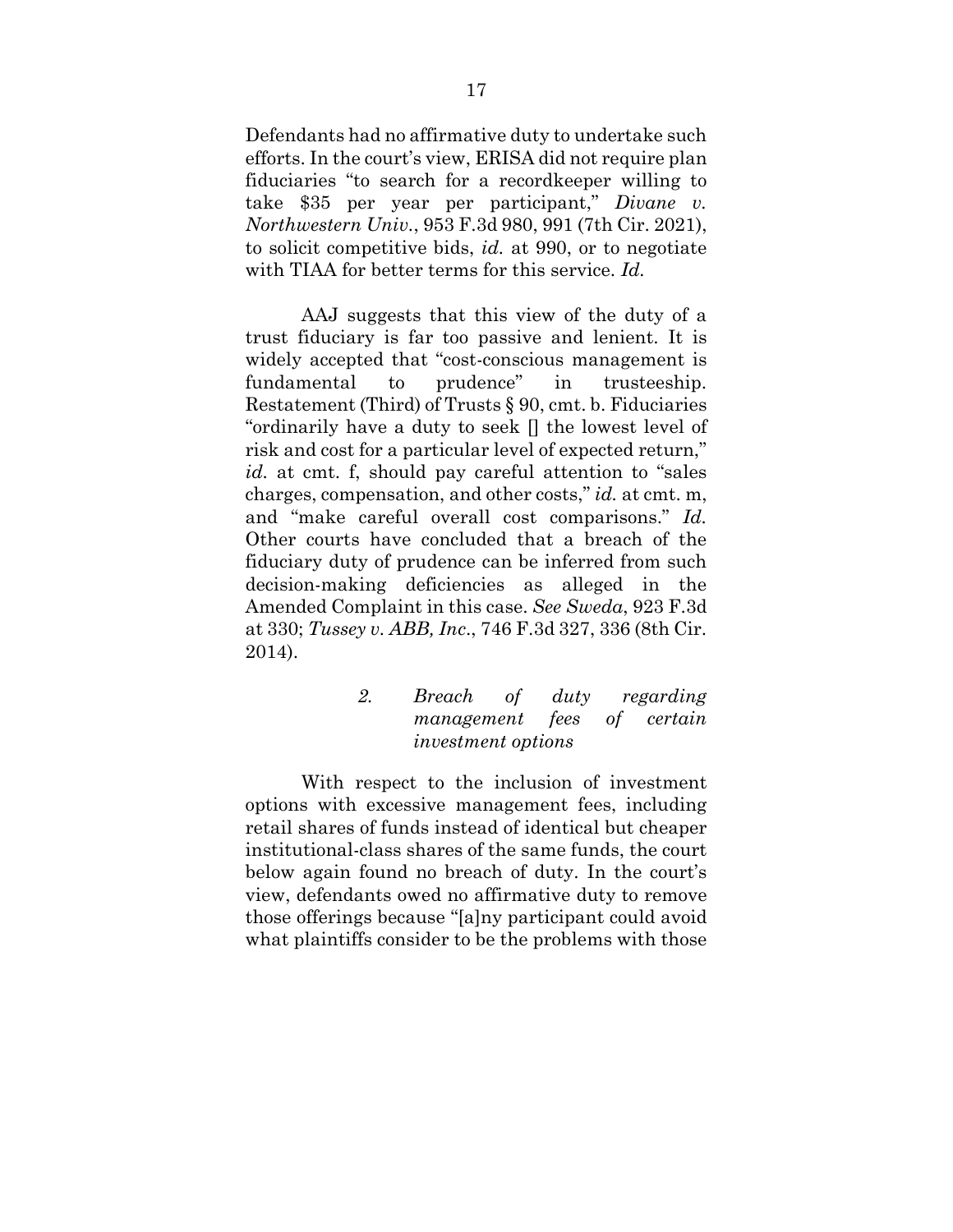products . . . simply by choosing from hundreds of other options." *Divane*, 953 F.3d at 988. ERISA's fiduciary duty, in the court's view, was limited to providing "a meaningful mix and range of investment options." *Id.* at 992 (quoting *Sweda*, 923 F.3d at 330).

Other appellate courts, however, have found that similar factual allegations—that plan sponsors offered higher-cost retail-class mutual funds instead of otherwise identical lower-cost institution-class mutual funds—gives rise to a plausible inference of breach of fiduciary duty. *See, e.g.*, *Sacerdote v. New York Univ.*, No. 18-2707-cv, 2021 WL 3610355, at \*5- 8 (2d Cir., Aug. 16, 2021); *Davis v. Washington Univ. in St. Louis*, 960 F.3d 478, 483 (8th Cir. 2020); *Tibble v. Edison Int'l*, 843 F.3d 1187, 1197-98 (9th Cir. 2016) (en banc).

#### *3. Breach of duty regarding the number of options*

<span id="page-25-0"></span>Similarly, the court of appeals found no duty on the part of the Northwestern plan sponsors to monitor the plans to determine if the large menu of options resulted in losses to participants or weed out those that proved to be poor investments. The court stated that plans "may generally offer a wide range of investment options and fees without breaching any fiduciary duty no breach of any fiduciary duty." *Divane*, 953 F.3d at 992. Defendants "left choice to the people who have the most interest in the outcome, and [] cannot be faulted for doing this." *Id.* at 989.

This lenient and passive view of the duty owed under ERISA appears dubious. "Under trust law, a trustee has a continuing duty to monitor trust investments and remove imprudent ones." *Tibble v.*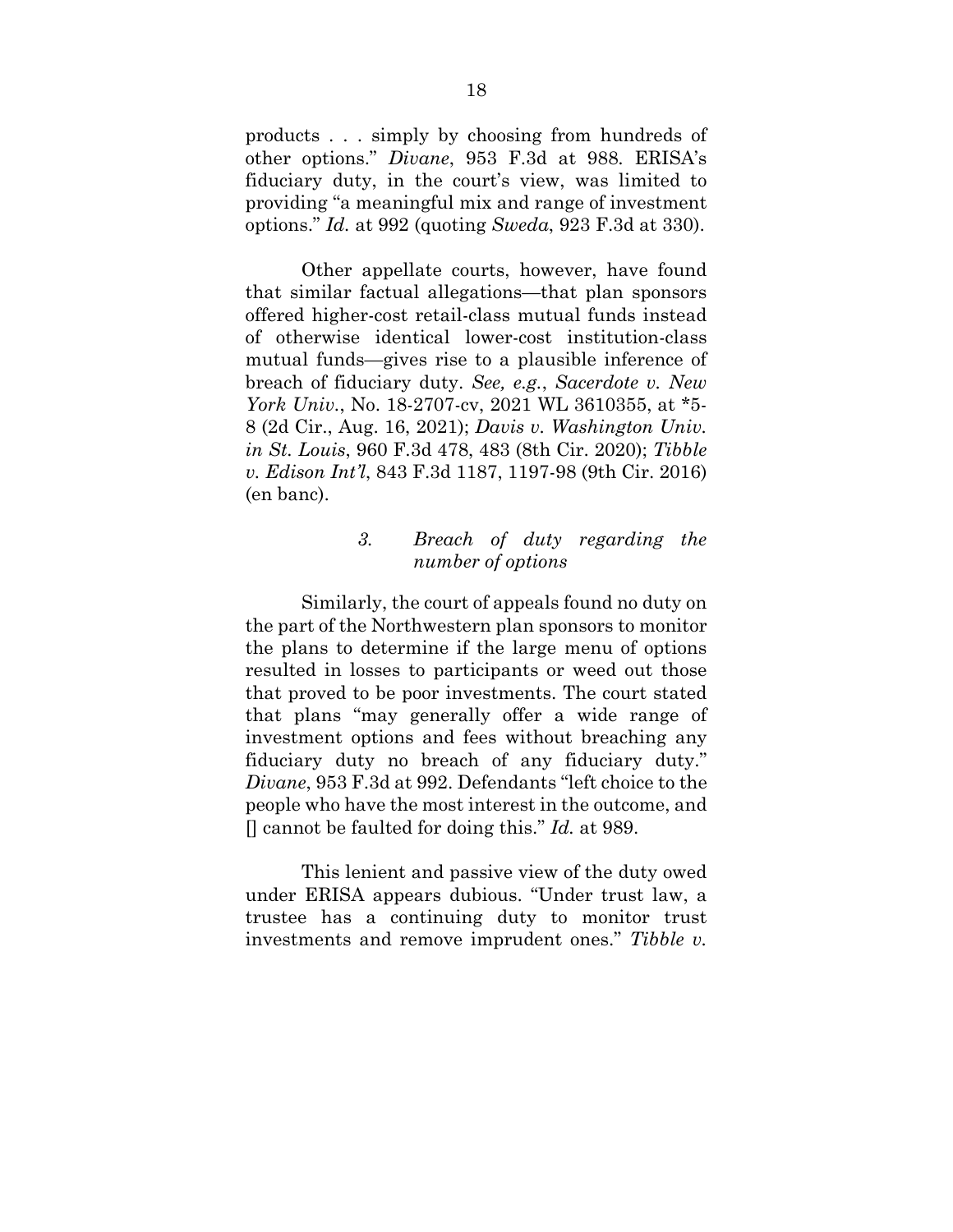*Edison Int'l*, 575 U.S. 523, 529 (2015). It was, after all, an objective of Congress in imposing fiduciary duties on plan administrators to assure participants and beneficiaries that their savings are being looked after by trustees who will actively protect their interests. Allowing administrators to shift the burden back onto plan participants undermines that goal. Other courts of appeals agree. *See, e.g.*, *Sweda*, 923 F.3d at 330 (A "meaningful mix and range of investment options [does not] insulate[] plan fiduciaries from liability for breach of fiduciary duty. Such a standard would allow a fiduciary to avoid liability by stocking a plan with hundreds of options, even if the majority were overpriced or underperforming."); *Davis*, 960 F.3d at 484 ("It is no defense to simply offer a 'reasonable array' of options that includes some good ones, and then 'shift' the responsibility to plan participants to find them.") (brackets and citations omitted); *Pfeil v. State St. Bank & Trust Co.*, 671 F.3d 585, 597 (6th Cir. 2012) ("A fiduciary cannot avoid liability for offering imprudent investments merely by including them alongside a larger menu of prudent investment options.")

Because the lower court's dismissal of Plaintiffs' action was based on an erroneously inadequate view of ERISA's fiduciary duties, it does not present an appropriate vehicle for revisiting and altering the fact-pleading standard under Fed. R. Civ. P. 8.

## <span id="page-26-0"></span>**III. THIS COURT SHOULD NOT ADOPT THE HEIGHTENED PLEADING STANDARD ADVOCATED BY THE U.S. CHAMBER.**

If this Court takes up the question of altering the pleading standard to require a plaintiff to show the inferences supporting liability are "more likely"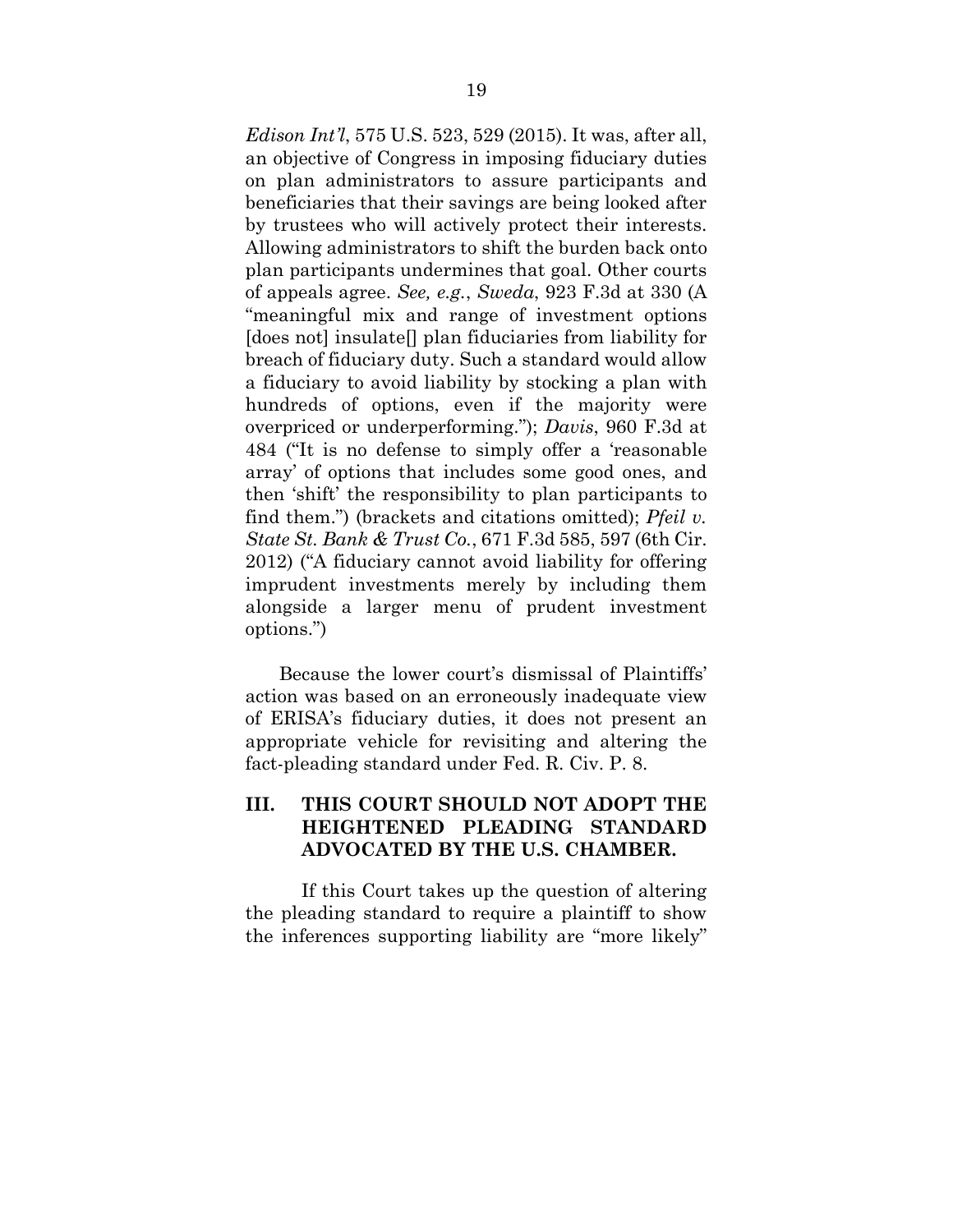than alternative explanations consistent with nonliability, there are powerful reasons for the Court to reject that proposal.

> <span id="page-27-0"></span>**A. The "More Likely" Standard Is Inconsistent with the Principle that Courts Must Assume the Truth of Pleaded Facts and Construe them Most Favorably To the Nonmoving Party.**

As AAJ explained in the opening of this brief, the U.S. Chamber has proposed that complaints be dismissed under Rule 12(b)(6) when plaintiffs fail to show that the inferences from alleged facts supporting liability are more likely than alternative, innocent explanations of those facts. Part I, *supra*.

This proposed pleading standard is in direct conflict with,

> A proposition that is at the heart of the application of the Rule 12(b)(6) motion, and one that is of universal acceptance . . . that for purposes of the motion to dismiss, (1) the complaint is construed in the light most favorable to the plaintiff, (2) its allegations are taken as true, and (3) all reasonable inferences that can be drawn from the pleading are drawn in favor of the pleader.

5B Wright And Miller, "Motions to Dismiss—Practice Under Rule 12(b)(6)," Federal Practice and Procedure Civil § 1357 (3d ed.).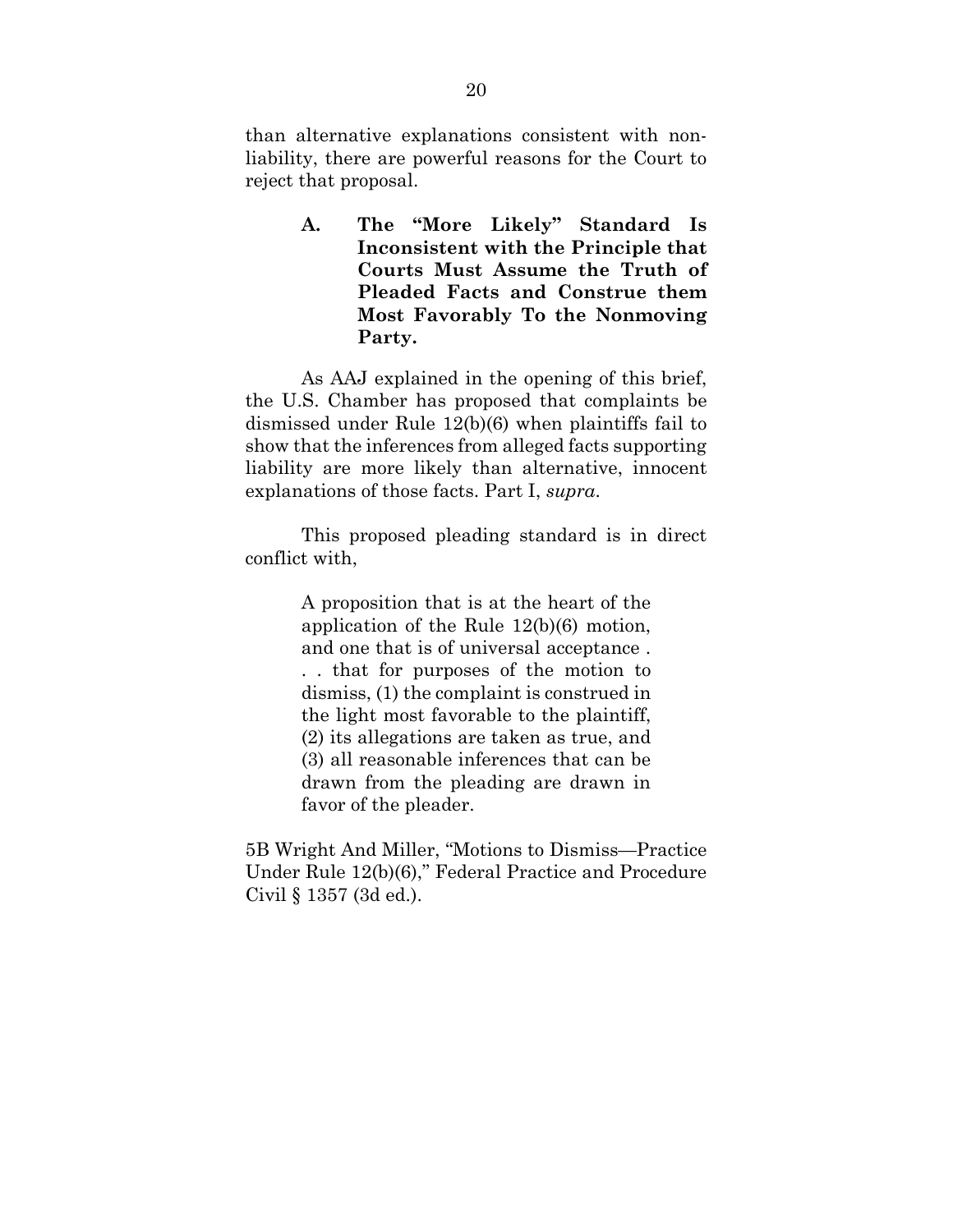Plainly, if the district court construes the pleaded facts in the light most favorable to the plaintiff, the inferences of liability will necessarily be more likely than alternative innocent explanations. To find inferences that the defendant's conduct was innocent would require the court to assume that at least some pleaded facts are not true or to interpret the facts in the light more favorable to the defendant.

For that reason, courts have concluded that dismissal of a complaint "for failing to plead facts tending to contradict" inferences favoring defendant "violates the familiar axiom that on a motion to dismiss, inferences are to be drawn in favor of the nonmoving party." *Braden*, 588 F.3d at 595. *See also Sweda*, 923 F.3d at 326 ("Requiring a plaintiff to rule out every possible lawful explanation for the conduct he challenges would invert the principle that the complaint is construed most favorably to the nonmoving party.").

The "accepted pleading standard," the Court has declared, is that "once a claim has been stated adequately, it may be supported by showing *any set of facts consistent with the allegations* in the complaint. *Twombly*, 550 U.S. at 563 (emphasis added). This Court should not replace it with a "more likely" standard.

#### <span id="page-28-0"></span>**B. The "More Likely" Standard Is Inconsistent with Other Civil Rules.**

The proposed "more likely" pleading requirement amounts to a "heightened pleading standard" that is "contrary to the Federal Rules' structure of liberal pleading requirements." *Twombly*, 550 U.S. at 570.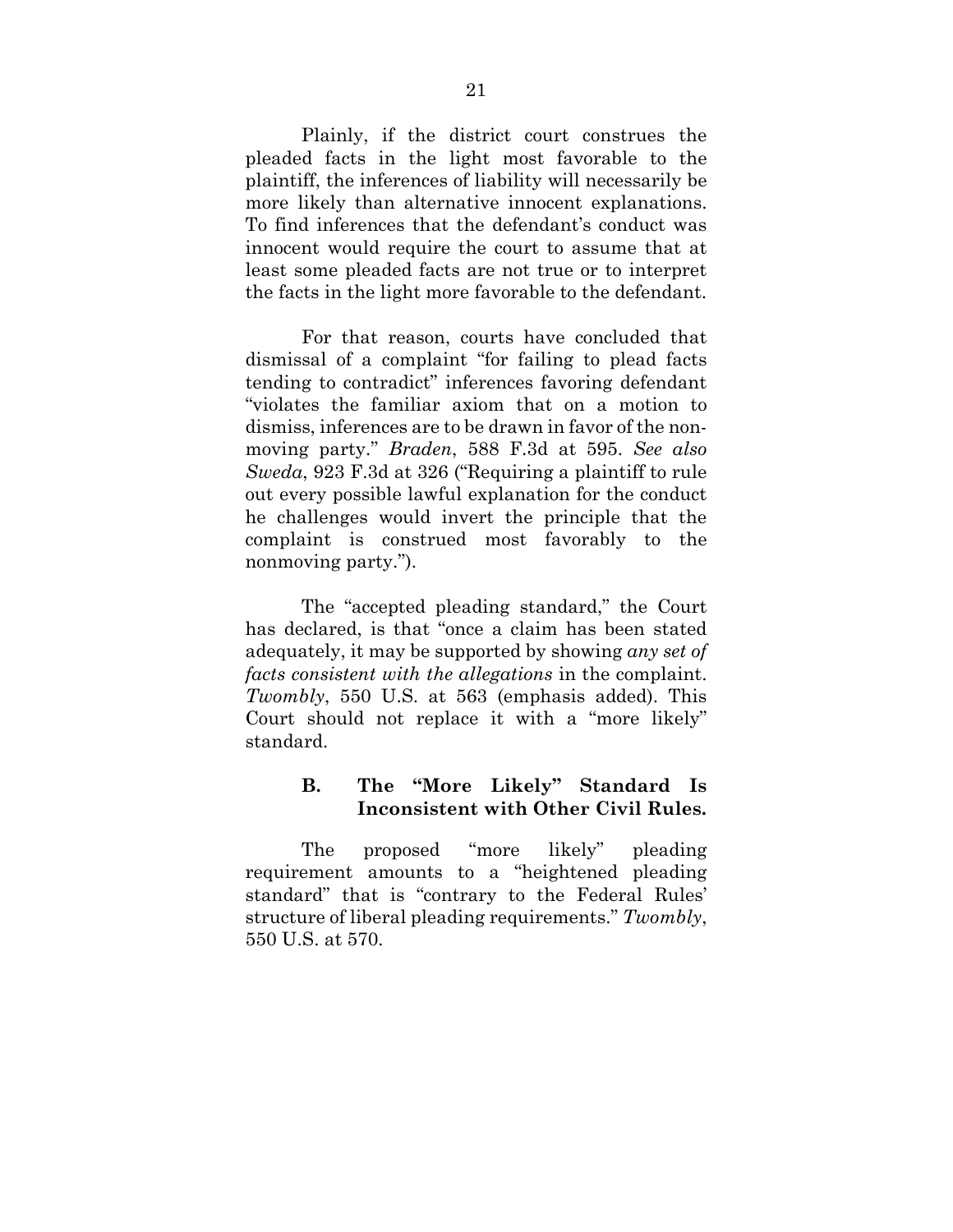The Federal Rules address "the need for greater particularity in pleading certain actions," enumerated in Rule 9(b). *Leatherman v. Tarrant Cnty. Narcotics Intelligence & Coordination Unit*, 507 U.S. 163, 168 (1993). Other causes of action, this Court stated, are necessarily excluded from the particularity requirement, by the rule of construction, "*Expressio unius est exclusio alterius*." *Id.* Additionally, the second sentence of Rule 9(b) indicates that those nonenumerated types of cases may be pled "generally," that is, by including in the complaint "a short and plain statement of the claim showing that the pleader is entitled to relief." Fed. R. Civ. P. 8(a)(2). Rule 8 may not be interpreted to impose a heightened pleading requirement, apart from fraud or mistake cases, because other cases are not mentioned in Rule 9(b) and may be averred "generally."

For example, in *Swierkiewicz v. Sorema N. A.*, 534 U.S. 506 (2002), this Court held that the Second Circuit erred in requiring a plaintiff filing a Title VII employment discrimination action to allege specific factual allegations sufficient to support a prima facie case of discrimination. To the extent that the appeals court demanded more of plaintiff than the "short and plain statement of the claim" under Rule 8(a)(2), it amounted to a "heightened pleading standard," permissible only in those cases enumerated in Rule 9(b). *Id.* at 512-13. The U.S. Chamber's proposal invites this Court to run afoul of those rules in exactly that manner.

The proposed higher pleading standard is also inconsistent with Rule 11, which requires attorneys to certify that claims set forth in a complaint are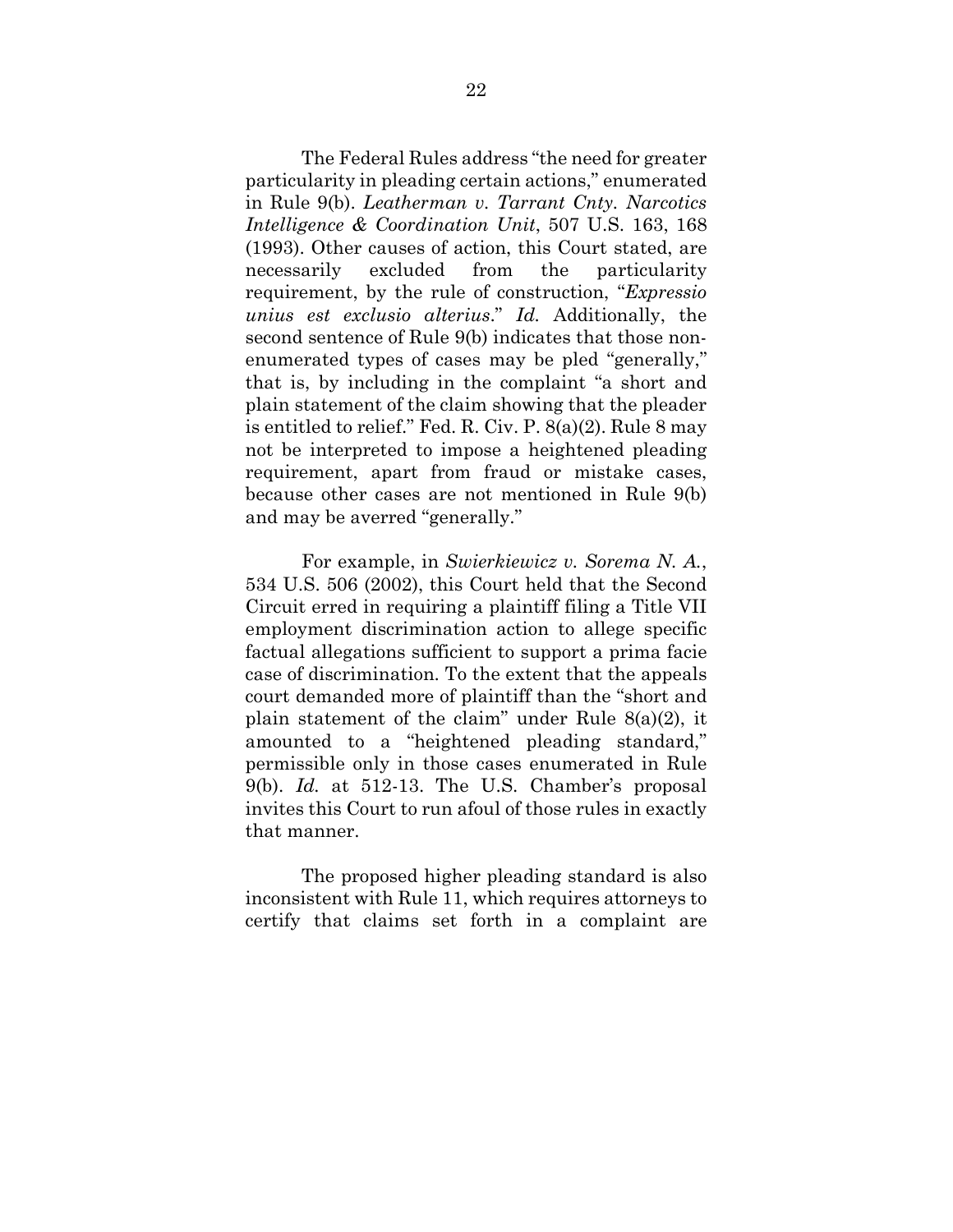warranted by the law and that the allegations "have evidentiary support or . . . *are likely to have evidentiary support after a reasonable opportunity for further investigation or discovery*." Fed. R. Civ. P. 11(b)(3) (emphasis added). *See Rotella v. Wood*, 528 U.S. 549, 560 (2000) (noting "the flexibility provided by Rule 11(b)(3), allowing pleadings based on evidence reasonably anticipated after further investigation or discovery"). As the Seventh Circuit observed, Rule 11 does not "require[] counsel to prove the case in advance of discovery." *Frantz v. U.S. Powerlifting Fed'n*, 836 F.2d 1063, 1068 (7th Cir. 1987). The U.S. Chamber's proposed standard would do so.

Rule 12 also reflects the Rules' common-sense approach to pleading requirements by making repleading, not dismissal, the appropriate remedy for a complaint that lacks sufficient detail. Thus if a defendant finds that a pleading is so vague or ambiguous that the defendant cannot make a responsive pleading, the party may move the court to order a more definite statement prior to any response. Fed. R. Civ. P. 12(e).

If more stringent pleading requirements are truly necessary, this Court has repeatedly observed, they "must be obtained by the process of amending the Federal Rules, and not by judicial interpretation." *Swierkiewicz*, 534 U.S. at 515; *Leatherman*, 507 U.S. at 168. *See also Crawford-El v. Britton,* 523 U.S. 574, 595 (1998) ("[O]ur cases demonstrate that questions regarding pleading, discovery, and summary judgment are most frequently and most effectively resolved either by the rulemaking process or the legislative process.").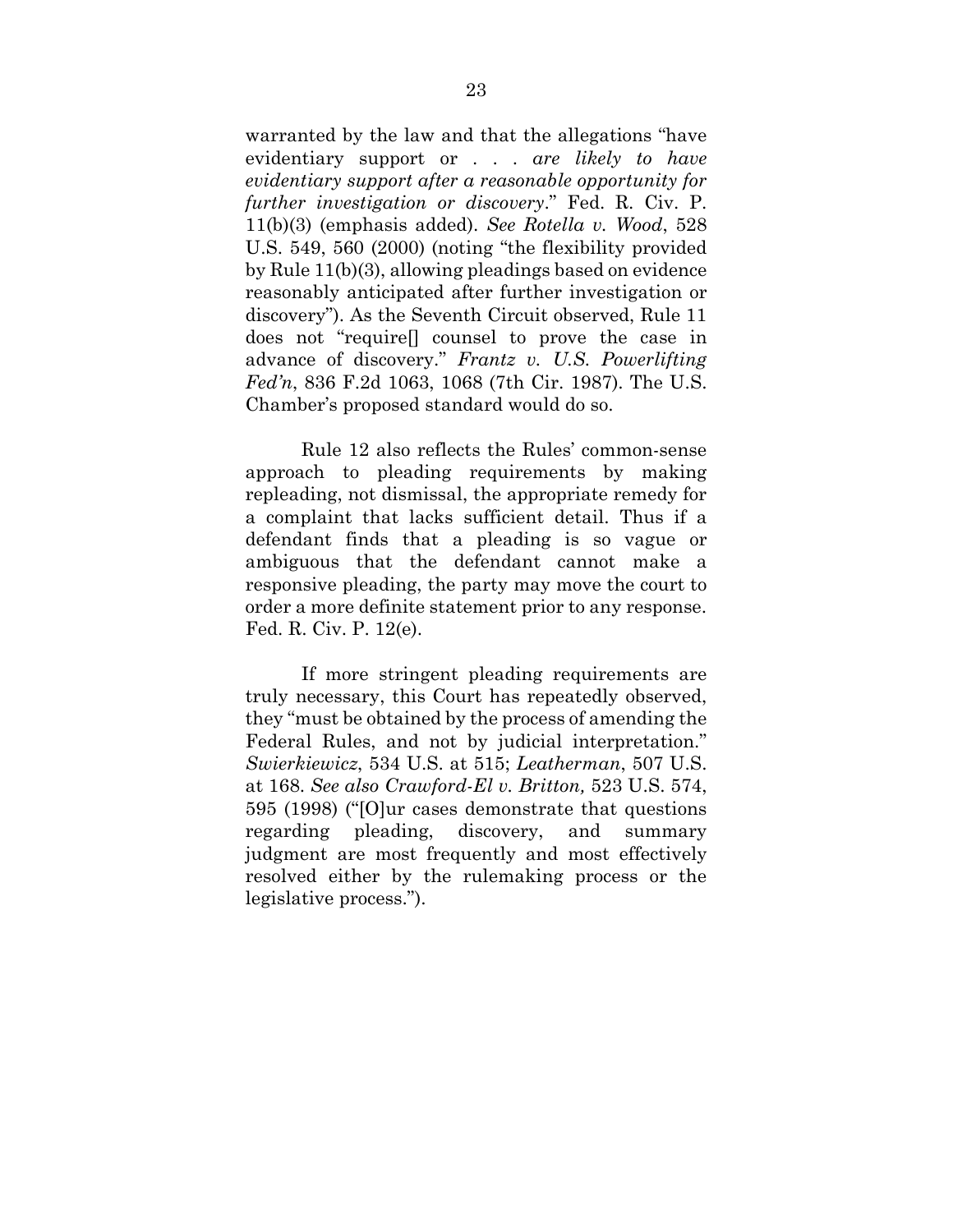The procedure by which the Judicial Conference prescribes the rules of procedure, set out in the Rules Enabling Act, 8 U.S.C. §§ 2072-2073, is a transparent and accountable process, one that exposes proposed changes to the crucible of scrutiny by "members of the bench and the professional bar, and trial and appellate judges." *Id.* at § 2073(a)(2); *see also* Robert G. Bone, *The Process of Making Process: Court Rulemaking, Democratic Legitimacy, and Procedural Efficacy*, 87 Geo. L. J. 887, 920-26 (1999). The Advisory Committee on Civil Rules would be in a position to undertake studies to determine whether discovery abuse or settlement pressures exist to a significant degree, whether such problems would be alleviated by revision to pleading requirements, and whether those changes would impact other rules.

### <span id="page-31-0"></span>**C. The "More Likely" Standard Is Not Appropriate for Assessing the Sufficiency of Pleadings Prior to Discovery.**

Requiring a complaint to demonstrate that the inferences consistent with liability are more likely than inferences consistent with defendant's innocence is particularly inapt when passing on motions to dismiss, which most often occur prior to discovery.

In the ERISA context, as the Eighth Circuit recognized, "plan participants and beneficiaries typically have little access to the inner workings of their Plan's decision-making process." *Braden*, 588 F.3d at 594. Consequently, plaintiffs alleging that the decision-making process fell short of reasonable prudence must rely on plausible inferences from the facts. *Id. See, e.g.*, *Pension Ben. Guar. Corp. ex rel. St. Vincent Cath. Med. Centers Ret. Plan v. Morgan*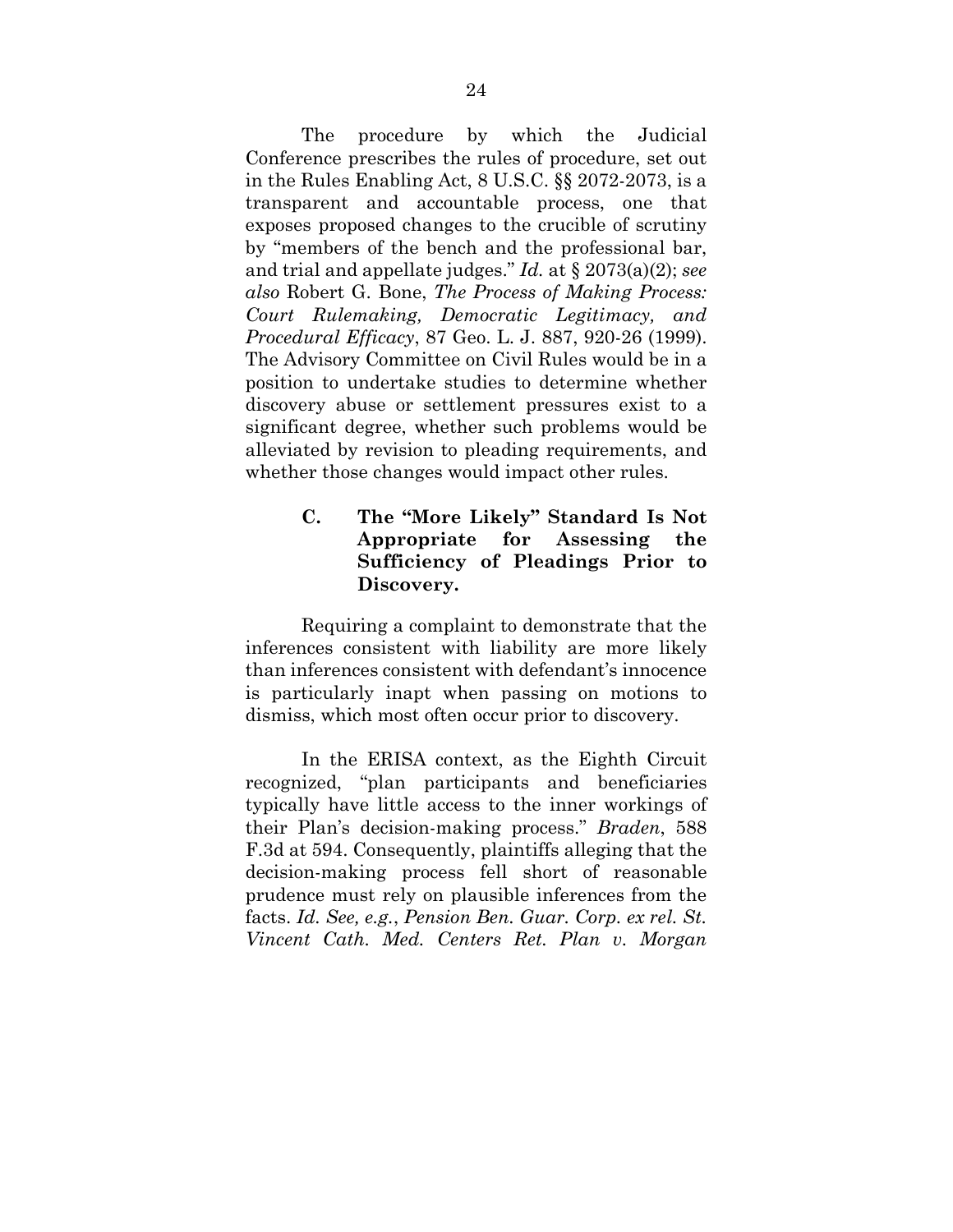*Stanley Inv. Mgmt. Inc.*, 712 F.3d 705, 718 (2d Cir. 2013) (Without "factual allegations referring directly to Morgan Stanley's knowledge, methods, or investigations" a complaint may survive if the court could plausibly infer from circumstantial facts that "an adequate investigation would have revealed" imprudence.).

To require plaintiffs to rebut alternative explanations for defendant's conduct prior to discovery is to prematurely deprive plaintiffs of a realistic opportunity to obtain the internal evidence that would show the merits of their claims. *Braden,* 588 F.3d at 597-98. Although "there may well be lawful reasons" for the fiduciary's decisions, it "is not [plaintiff's] responsibility to rebut these possibilities in his complaint." *Id.* at 596. "It would be perverse to require plaintiffs bringing [such claims] to plead facts that remain in the sole control of the parties who stand accused of wrongdoing." *Id.* at 602.

The Seventh Circuit agrees that "an ERISA plaintiff alleging breach of fiduciary duty does not need to plead details to which she has no access." *Allen v. GreatBanc Trust Co.*, 835 F.3d 670, 678 (7th Cir. 2016). Following discovery, "plaintiffs will be free to compare whatever steps [the fiduciary] actually took with the procedures that a prudent fiduciary would use." *Id.* at 680.

### <span id="page-32-0"></span>**D. Arguments for Adoption of a More Stringent Pleading Standard Are More Appropriately Addressed to Congress.**

The U.S. Chamber's proposed standard closely resembles the heighted pleading requirement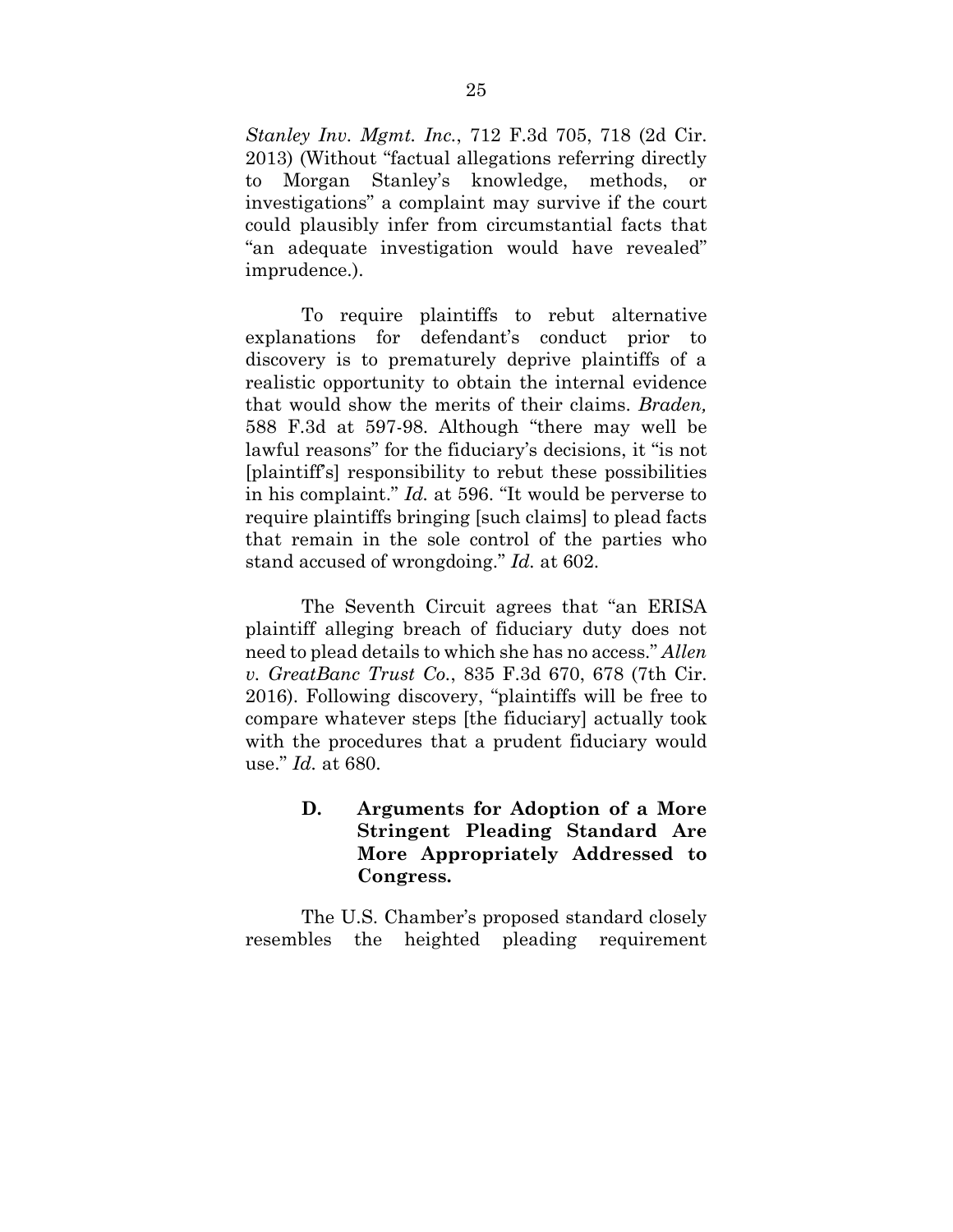Congress established for certain securities cases. Responding to concerns regarding meritless litigation and discovery costs, very similar to those raised by the U.S. Chamber, Congress enacted the Private Securities Litigation Reform Act of 1995, 109 Stat. 737 (PSLRA). The statute includes "heightened pleading requirements in actions brought pursuant to § 10(b)" of the Securities Exchange Act of 1934. *Tellabs, Inc. v. Makor Issues & Rts., Ltd.*, 551 U.S. 308 (2007). That provision requires that the complaint in a private cause of action alleging securities fraud show that "the inference of scienter [is] at least as compelling as any opposing inference one could draw from the facts alleged." *Tellabs, Inc.*, 551 U.S. at 324. *See also Matrixx Initiatives, Inc. v. Siracusano*, 563 U.S. 27, 48 (2011).

Private enforcement of ERISA obligations, perhaps even more than private securities fraud enforcement, "represents a careful balancing between ensuring fair and prompt enforcement of rights under a plan and the encouragement of the creation of such plans." *Dudenhoeffer*, 573 U.S. at 424 (internal quotes omitted). As Justice Frankfurter memorably cautioned, "How best to reconcile competing interests is the business of legislatures, and the balance they strike is a judgment not to be displaced by ours, but to be respected unless outside the pale of fair judgment." *Dennis v. United States*, 341 U.S. 494, 539-40 (1951). One scholar has ventured that this Court is simply "not in a good position to gather and process" the empirical information regarding the frequency of meritless litigation, the difficulty of access by plaintiffs to information, and other factors relevant to striking the "cost-benefit balance" necessary for setting the proper pleading standard. Robert G. Bone,